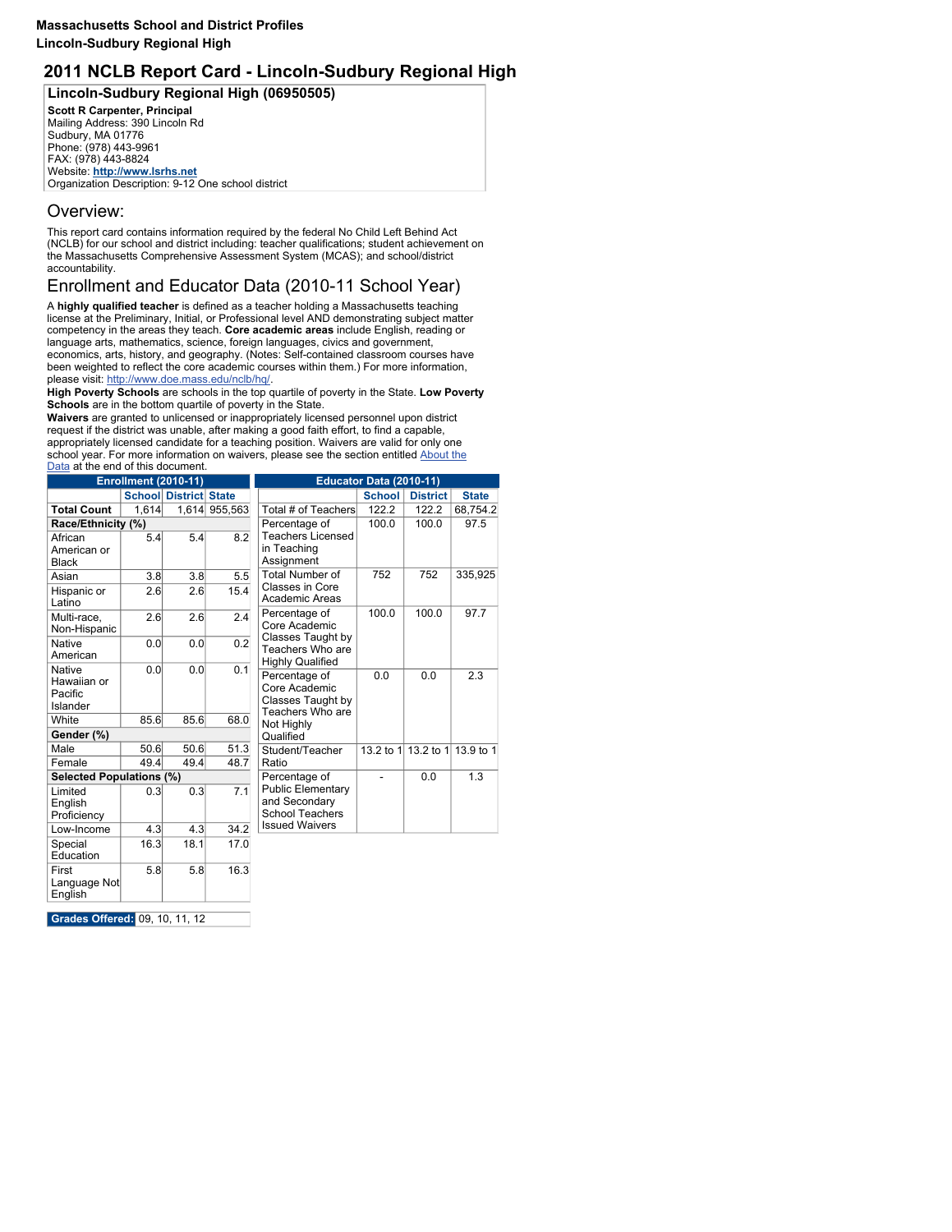## **2011 Massachusetts and Nationwide NAEP Results by Student Group** *Average Scaled Scores and Percentages of Students at Each Achievement Level*

NAEP, or the National Assessment of Educational Progress, is often called the "Nation's Report Card." It is the **only measure of student achievement in the United States that allows you to compare the performance of** students in Massachusetts with the performance of students across the nation or in other states. Students take the NAEP in reading and mathematics every two years. When reviewing these results, it is important to keep in mind that the NAEP results are based on a small sample of students across Massachusetts, not the population **of Massachusetts students. For more information, please visit http://www.doe.mass.edu/mcas/naep/faq.html.**  $\Box$ 

The following symbols are used to denote the NAEP achievement levels: A for Advanced, P+ for Proficient and above, B+ for Basic and above, BB for Below Basic. The symbol "#" means that the estimated number of **students rounds to zero.**

|                                         |                             |                |      |                      |           | <b>GRADE LEVEL 4 - READING</b>   |                             |                |                |                        |           |                                  |
|-----------------------------------------|-----------------------------|----------------|------|----------------------|-----------|----------------------------------|-----------------------------|----------------|----------------|------------------------|-----------|----------------------------------|
| <b>Student Group</b>                    |                             |                |      | <b>Massachusetts</b> |           |                                  |                             |                |                | <b>National Public</b> |           |                                  |
|                                         | Avg. Scaled<br><b>Score</b> |                |      |                      | Level     | % of Stud. at Each Perf.         | Avg. Scaled<br><b>Score</b> |                |                |                        | Level     | % of Stud. at Each Perf.         |
|                                         |                             | A              | $P+$ | $B+$                 | <b>BB</b> | $\frac{9}{6}$<br><b>Assessed</b> |                             | A              | $P+$           | $B+$                   | <b>BB</b> | $\frac{9}{6}$<br><b>Assessed</b> |
| <b>All Students</b>                     | 237                         | 16             | 50   | 83                   | 17        | 100                              | 220                         | $\overline{7}$ | 32             | 66                     | 34        | 100                              |
| Stud. w/Disab                           | 213                         | 4              | 22   | 56                   | 44        | 14                               | 186                         | $\overline{2}$ | 11             | 32                     | 68        | 11                               |
| <b>LEP/FLEP</b>                         | 204                         | 1              | 12   | 46                   | 54        | 7                                | 188                         |                | $\overline{7}$ | 30                     | 70        | 11                               |
| <b>African</b><br><b>American/Black</b> | 216                         | 3              | 24   | 61                   | 39        | 9                                | 205                         | $\overline{2}$ | 16             | 49                     | 51        | 16                               |
| <b>Asian/Pacific</b><br><b>Islander</b> | 243                         | 25             | 56   | 85                   | 15        | 6                                | 234                         | 17             | 49             | 79                     | 21        | 5                                |
| Hispanic/Latino                         | 216                         | $\overline{4}$ | 23   | 62                   | 38        | 14                               | 205                         | 2              | 18             | 50                     | 50        | 23                               |
| White                                   | 243                         | 18             | 59   | 89                   | 11        | 68                               | 230                         | 10             | 42             | 77                     | 23        | 52                               |
| Low-Income                              | 218                         | 4              | 25   | 66                   | 34        | 33                               | 207                         | $\overline{2}$ | 18             | 52                     | 48        | 52                               |

|                                         |                             |                 |                      |      |                | <b>GRADE LEVEL 4 - MATHEMATICS</b> |                             |                |      |                        |           |                                  |
|-----------------------------------------|-----------------------------|-----------------|----------------------|------|----------------|------------------------------------|-----------------------------|----------------|------|------------------------|-----------|----------------------------------|
| <b>Student Group</b>                    |                             |                 | <b>Massachusetts</b> |      |                |                                    |                             |                |      | <b>National Public</b> |           |                                  |
|                                         | Avg. Scaled<br><b>Score</b> |                 |                      |      | Level          | % of Stud. at Each Perf.           | Avg. Scaled<br><b>Score</b> |                |      |                        | Level     | % of Stud. at Each Perf.         |
|                                         |                             | A               | $P+$                 | $B+$ | <b>BB</b>      | $\frac{1}{2}$<br><b>Assessed</b>   |                             | A              | $P+$ | $B+$                   | <b>BB</b> | $\frac{0}{0}$<br><b>Assessed</b> |
| <b>All Students</b>                     | 253                         | 13              | 58                   | 93   | $\overline{7}$ | 100                                | 240                         | 6              | 40   | 82                     | 18        | 100                              |
| Stud. w/Disab                           | 233                         | 3               | 26                   | 76   | 24             | 16                                 | 218                         | $\overline{2}$ | 17   | 55                     | 45        | 12                               |
| <b>LEP/FLEP</b>                         | 228                         | $\overline{2}$  | 20                   | 72   | 28             | $\overline{7}$                     | 219                         |                | 14   | 58                     | 42        | 11                               |
| <b>African</b><br><b>American/Black</b> | 235                         | 3               | 27                   | 81   | 19             | 9                                  | 224                         |                | 17   | 66                     | 34        | 16                               |
| <b>Asian/Pacific</b><br><b>Islander</b> | 267                         | 30 <sup>1</sup> | 76                   | 98   | $\overline{2}$ | $6\phantom{1}6$                    | 256                         | 20             | 62   | 91                     | 9         | 5                                |
| Hispanic/Latino                         | 236                         | 4               | 32                   | 80   | 20             | 15                                 | 229                         | $\overline{2}$ | 24   | 72                     | 28        | 24                               |
| <b>White</b>                            | 258                         | 15              | 67                   | 96   | 4              | 68                                 | 249                         | 9              | 52   | 91                     | 9         | 52                               |
| Low-Income                              | 239                         | 4               | 36                   | 83   | 17             | 34                                 | 229                         | 2              | 24   | 73                     | 27        | 52                               |

|                                         |                             |                |      |                      |           | <b>GRADE LEVEL 8 - READING</b>   |                             |                |      |      |                        |                                  |
|-----------------------------------------|-----------------------------|----------------|------|----------------------|-----------|----------------------------------|-----------------------------|----------------|------|------|------------------------|----------------------------------|
| <b>Student Group</b>                    |                             |                |      | <b>Massachusetts</b> |           |                                  |                             |                |      |      | <b>National Public</b> |                                  |
|                                         | Avg. Scaled<br><b>Score</b> |                |      |                      | Level     | % of Stud. at Each Perf.         | Avg. Scaled<br><b>Score</b> |                |      |      | Level                  | % of Stud. at Each Perf.         |
|                                         |                             | A              | $P+$ | $B+$                 | <b>BB</b> | $\frac{9}{6}$<br><b>Assessed</b> |                             | A              | $P+$ | $B+$ | <b>BB</b>              | $\frac{9}{6}$<br><b>Assessed</b> |
| <b>All Students</b>                     | 275                         | 6              | 46   | 84                   | 16        | 100                              | 264                         | $\overline{3}$ | 32   | 75   | 25                     | 100                              |
| Stud. w/Disab                           | 249                         |                | 16   | 59                   | 41        | 14                               | 230                         | #              | 7    | 36   | 64                     | 10                               |
| <b>LEP/FLEP</b>                         | 211                         | #              |      | 17                   | 83        | 3                                | 223                         | #              | 3    | 29   | 71                     | 5                                |
| <b>African</b><br><b>American/Black</b> | 255                         | $\overline{2}$ | 20   | 68                   | 32        | 7                                | 248                         | 1              | 14   | 58   | 42                     | 16                               |
| <b>Asian/Pacific</b><br><b>Islander</b> | 288                         | 14             | 61   | 90                   | 10        | 4                                | 275                         | 8              | 46   | 82   | 18                     | 5                                |
| Hispanic/Latino                         | 248                         | $\mathbf 1$    | 18   | 59                   | 41        | 13                               | 251                         | 1              | 18   | 63   | 37                     | 22                               |
| White                                   | 282                         | 8              | 53   | 91                   | 9         | 73                               | 272                         | 4              | 41   | 84   | 16                     | 54                               |
| Low-Income                              | 257                         |                | 25   | 70                   | 30        | 32                               | 251                         | 1              | 18   | 63   | 37                     | 48                               |

|                                         |                             |    |      |                      |           | <b>GRADE LEVEL 8 - MATHEMATICS</b> |                             |                |      |                        |           |                                  |
|-----------------------------------------|-----------------------------|----|------|----------------------|-----------|------------------------------------|-----------------------------|----------------|------|------------------------|-----------|----------------------------------|
| <b>Student Group</b>                    |                             |    |      | <b>Massachusetts</b> |           |                                    |                             |                |      | <b>National Public</b> |           |                                  |
|                                         | Avg. Scaled<br><b>Score</b> |    |      |                      | Level     | % of Stud. at Each Perf.           | Avg. Scaled<br><b>Score</b> |                |      |                        | Level     | % of Stud. at Each Perf.         |
|                                         |                             | A  | $P+$ | $B+$                 | <b>BB</b> | $\frac{0}{0}$<br><b>Assessed</b>   |                             | A              | $P+$ | $B+$                   | <b>BB</b> | $\frac{0}{0}$<br><b>Assessed</b> |
| <b>All Students</b>                     | 299                         | 15 | 51   | 86                   | 14        | 100                                | 283                         | 8              | 34   | 72                     | 28        | 100                              |
| Stud. w/Disab                           | 268                         | 3  | 16   | 56                   | 44        | 16                                 | 249                         | 2              | 9    | 35                     | 65        | 11                               |
| <b>LEP/FLEP</b>                         | 247                         | 1  | 8    | 33                   | 67        | 3                                  | 244                         |                | 5    | 28                     | 72        | 6                                |
| <b>African</b><br><b>American/Black</b> | 275                         | 4  | 26   | 65                   | 35        | 8                                  | 262                         | 4              | 13   | 50                     | 50        | 16                               |
| <b>Asian/Pacific</b><br><b>Islander</b> | 320                         | 39 | 72   | 94                   | 6         | 4                                  | 302                         | 22             | 55   | 85                     | 15        | 6                                |
| <b>Hispanic/Latino</b>                  | 273                         | 3  | 21   | 64                   | 36        | 13                                 | 269                         | 3              | 20   | 60                     | 40        | 23                               |
| <b>White</b>                            | 304                         | 17 | 58   | 91                   | 9         | 73                                 | 293                         | 10             | 43   | 83                     | 17        | 54                               |
| Low-Income                              | 280                         | 5  | 29   | 72                   | 28        | 33                                 | 269                         | $\overline{2}$ | 19   | 59                     | 41        | 48                               |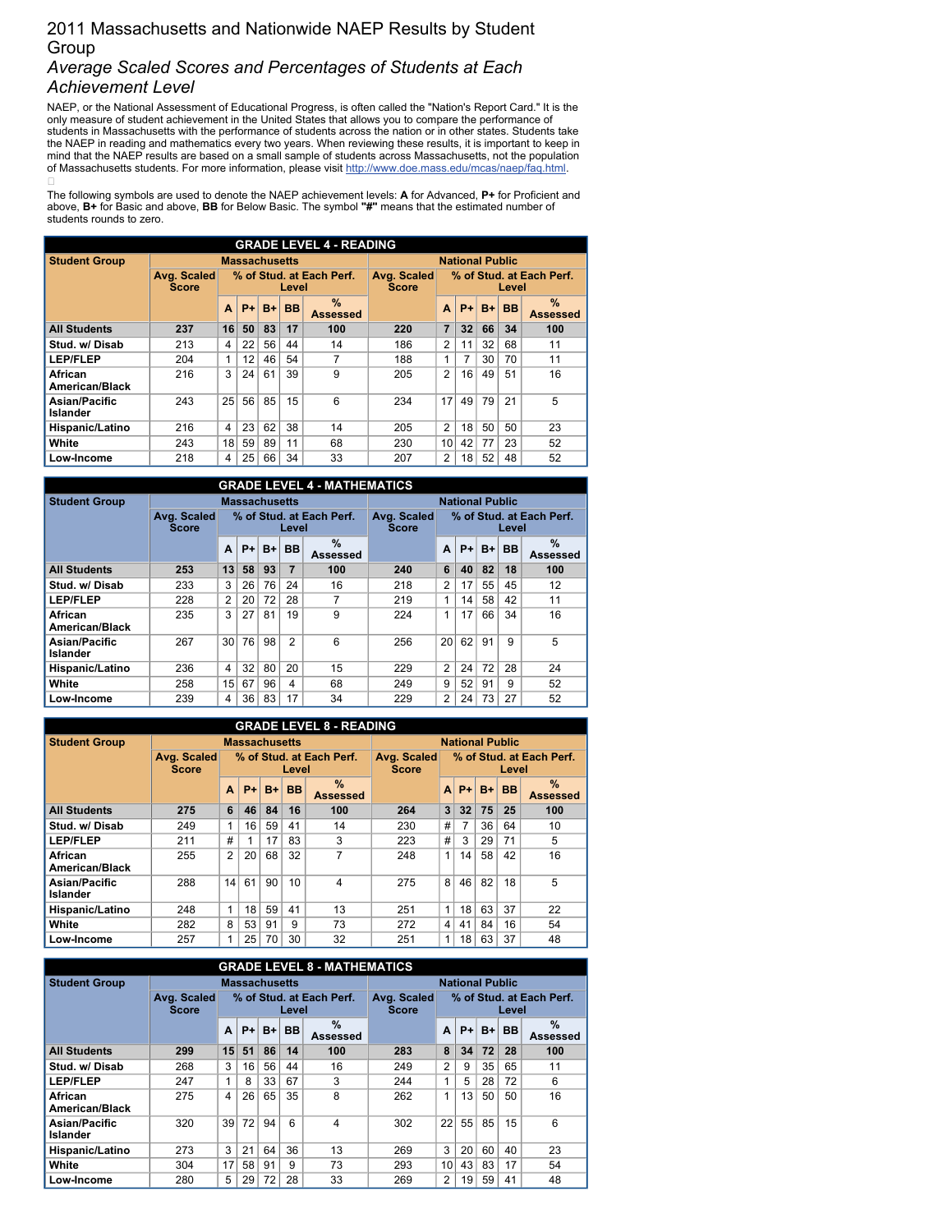# **2011 Massachusetts NAEP Results** *Participation Rates for Students with Disabilities and for English Language Learner Students*

**The NAEP program has always endeavored to assess all students selected for testing. In all NAEP schools, accommodations are provided as necessary for students with disabilities and/or English language learners.** School staff who are familiar with these students are asked a series of questions to help them decide whether **each student should participate in the assessment and whether the student needs accommodations.**

| Grade/Subject                 | # in Sample | % of Sample -<br><b>Students with</b><br><b>Disabilities</b> | % of Sample -<br><b>English Language</b><br><b>Learners</b> | % of Students<br><b>Excluded from</b><br><b>Original Sample</b> |
|-------------------------------|-------------|--------------------------------------------------------------|-------------------------------------------------------------|-----------------------------------------------------------------|
| <b>Grade 4 Reading</b>        | 5,000       | 14                                                           |                                                             | 6                                                               |
| Grade 4<br><b>Mathematics</b> | 5,000       | 16                                                           |                                                             | 3                                                               |
| <b>Grade 8 Reading</b>        | 3,600       | 14                                                           | 3                                                           | 6                                                               |
| Grade 8<br><b>Mathematics</b> | 3,800       | 16                                                           | 3                                                           |                                                                 |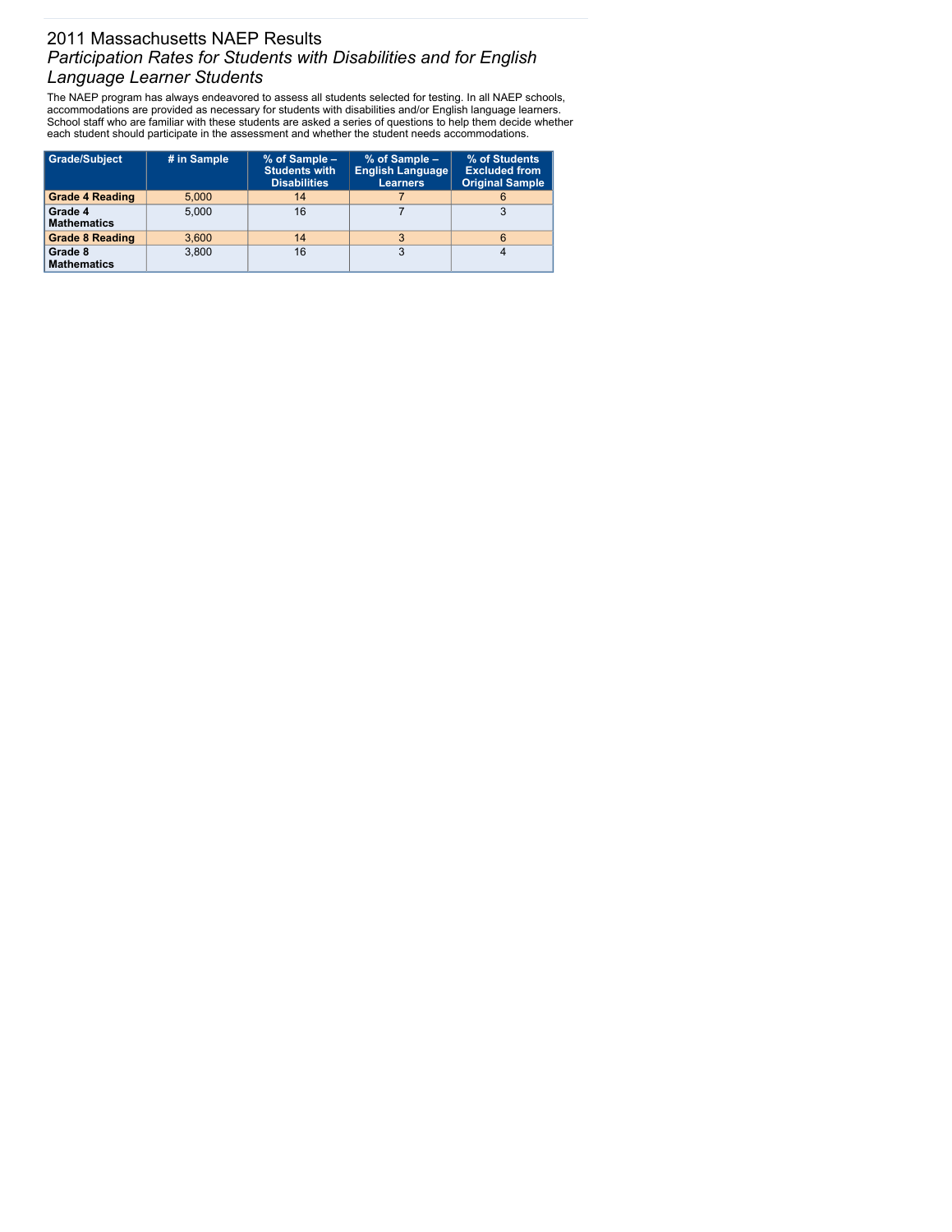# **2011 MCAS Results by Subgroup by Grade and Subject**

\* NOTE: First-year ELL students are not included in performance level or CPI results. However, first-year ELL students who took the MEPA test are counted as ELA participants; in addition, first-year ELL students who are **present for Mathematics/Science and Technology/Engineering are counted as Mathematics/Science and Technology/Engineering participants. See http://www.doe.mass.edu/mcas/participation/lep.doc for details.**

**\* NOTE: Performance level percentages are not calculated if student group is less than 10. Median student growth percentiles (SGP) are not calculated if number of students included in SGP is less than 20.**

**\* NOTE: High Needs includes students with disabilities, low income students, and English language learner/former English language learner students.**

#### **Data Last Updated on September 30, 2011**

|                                                    |                |                                |                    |                          |                          |                          |            |                          |                          | <b>GRADE LEVEL 10 - ENGLISH LANGUAGE ARTS</b> |                          |                          |                          |                          |                          |                 |                          |                |             |               |                 |    |                 |                 |               |            |                             |
|----------------------------------------------------|----------------|--------------------------------|--------------------|--------------------------|--------------------------|--------------------------|------------|--------------------------|--------------------------|-----------------------------------------------|--------------------------|--------------------------|--------------------------|--------------------------|--------------------------|-----------------|--------------------------|----------------|-------------|---------------|-----------------|----|-----------------|-----------------|---------------|------------|-----------------------------|
|                                                    |                |                                |                    |                          | <b>School</b>            |                          |            |                          |                          |                                               |                          |                          |                          |                          | <b>District</b>          |                 |                          |                |             |               |                 |    | <b>State</b>    |                 |               |            |                             |
|                                                    | <b>Stud</b>    | <b>AYP</b>                     |                    |                          | % of Stud.               |                          | <b>CPI</b> | <b>SGP</b>               | <b>Inc</b>               | Stud.                                         | <b>AYP</b>               |                          | % of Stud.               |                          |                          | <b>CPI</b>      | <b>SGP</b>               | <b>Inc</b>     | Stud.       | <b>AYP</b>    |                 |    | % of Stud.      |                 | <b>CPI</b>    | <b>SGP</b> | Inc in                      |
|                                                    | Incl           | <b>Part</b>                    |                    |                          | at Each                  |                          |            |                          | <u>in</u>                | <b>Incl</b>                                   | <b>Part</b>              |                          | at Each                  |                          |                          |                 |                          | <u>in</u>      | <b>Incl</b> | <b>Part</b>   |                 |    | at Each Perf    |                 |               |            | <b>SGP</b>                  |
|                                                    |                |                                |                    |                          | <b>Perf LvI</b>          |                          |            |                          | <b>SGP</b>               |                                               |                          |                          | <b>Perf Lvl</b><br>P     | $NI$ F                   |                          |                 |                          | <b>SGP</b>     |             |               |                 | P  | Lvl             |                 |               |            |                             |
| <b>Student Group</b>                               | #              | $\frac{0}{0}$                  | A                  | P                        | $NI$ F                   |                          |            |                          |                          | #                                             | $\frac{9}{6}$            | $\mathbf{A}$             |                          |                          |                          |                 |                          |                | #           | $\frac{0}{0}$ | A               |    | $NI$ F          |                 |               |            |                             |
| <b>AYP Subgroups</b><br>Stud. w/Disab              | 90             | 99                             | 12                 | 68                       | 12                       | 8                        | 91.9       | 43.0                     | 76                       | 90                                            | 99                       | 12                       | 68                       |                          | 12 8                     |                 | 43.0                     | 77             | 11,594      | 95            | 5               | 44 |                 |                 | $35 $ 15 80.2 | 43.0       | 9,421                       |
| <b>ELL/Former ELL</b>                              | 3              |                                |                    |                          |                          |                          |            |                          |                          | 3                                             |                          |                          |                          |                          |                          | 91.9            |                          |                | 3,517       | 96            | 3               | 34 |                 |                 | 44 18 69.7    | 56.0       | 1,828                       |
| Low-Income                                         | 20             | $\overline{\phantom{a}}$<br>95 | 25                 | 50 <sub>l</sub>          | 20 <sup>2</sup>          | 5 <sup>2</sup>           | 90.0       | N/A                      | $\blacksquare$<br>17     | 20                                            | 95                       |                          | 25 50                    | 20 <sup>1</sup>          | 5                        | 90.0            | N/A                      | 17             | 21,826      | 97            | 4               |    | 55 24           | $\overline{7}$  | 87.4          | 46.0       | 17,588                      |
| <b>African</b>                                     | 19             | 95                             | 11                 |                          | 68 21 0                  |                          | 93.4       | N/A                      | 19                       | 19                                            | 95                       |                          | 11 68 21 0               |                          |                          | 93.4            | N/A                      | 19             | 5,956       | 97            |                 |    | 14 55 24        | $6\phantom{1}6$ | 87.6          | 50.0       |                             |
| <b>American/Black</b>                              |                |                                |                    |                          |                          |                          |            |                          |                          |                                               |                          |                          |                          |                          |                          |                 |                          |                |             |               |                 |    |                 |                 |               |            | 4,561                       |
| <b>Asian</b>                                       | 27             | 100                            | 67                 | 30                       | 0                        | 4                        | 96.3       | 48.0                     | 26                       | 27                                            | 100                      | 67                       | 30 <sup>2</sup>          | $\mathbf 0$              | $\vert 4 \vert$          | 96.3            | 48.0                     | 26             | 3,629       | 99            | 45              | 42 | 11              | $\overline{2}$  | 94.6          | 57.0       | 3,073                       |
| <b>Hispanic/Latino</b>                             | 11             | 100                            | 45                 | 55                       | 0                        | $\vert 0 \vert$          | 100.0      | N/A                      | 9                        | 11                                            | 100                      | 45                       | 55                       | 0                        | 0                        | 100.0           | N/A                      | 9              | 8,894       | 96            | 12              | 52 | 27              | 9               | 84.5          | 45.0       | 6,776                       |
| <b>Native American</b>                             |                | $\blacksquare$                 |                    | $\overline{\phantom{a}}$ | $\overline{\phantom{a}}$ |                          |            |                          | ۰                        |                                               | $\overline{\phantom{a}}$ |                          |                          |                          |                          |                 |                          |                | 181         | 98            |                 |    | 15 56 25        | 4               | 89.4          | 45.0       | 151                         |
| <b>White</b>                                       | 346            | 99                             | 55                 | 41                       | $\overline{2}$           |                          | 98.9       | 49.0                     | 319                      | 346                                           | 99                       | 55                       | 41                       | $\overline{2}$           |                          | 98.9            | 49.0                     | 320            | 49,447      | 99            | 38              | 51 | 9               | $\overline{2}$  | 96.3          | 50.0       | 44,902                      |
|                                                    |                |                                |                    |                          |                          |                          |            |                          |                          |                                               |                          |                          |                          |                          |                          |                 |                          |                |             |               |                 |    |                 |                 |               |            |                             |
| <b>Other Subgroups</b>                             |                |                                |                    |                          |                          |                          |            |                          |                          |                                               |                          |                          |                          |                          |                          |                 |                          |                |             |               |                 |    |                 |                 |               |            |                             |
| <b>High Needs</b>                                  | 105            | 98                             |                    | 15 68                    | 10 <sup>1</sup>          | $\vert 7 \vert$          | 93.1       | 42.5                     | 90                       | 105                                           | 98                       |                          | 15 68                    | 10 <sup>1</sup>          | 7                        | 93.1            | 43.0                     | 91             | 29,011      | 97            |                 |    | 13 55 25        | 8               | 86.9          | 46.0       | 23,502                      |
| <b>Male</b>                                        | 207            | 100                            | 43                 | 52                       | 3                        | $\overline{2}$           | 98.1       | 48.0                     | 190                      | 207                                           | 100                      | 43                       | 52                       | 3                        | 2                        | 98.1            | 48.0                     | 191            | 35,146      | 98            | 27              | 54 | 15              | 4               | 92.6          | 51.0       | 30,359                      |
| Female                                             | 215            | 99                             | 64                 | 33                       | $\overline{2}$           |                          | 98.4       | 50.0                     | 200                      | 215                                           | 99                       | 64                       | 33                       | $\overline{2}$           |                          | 98.4            | 50.0                     | 200            | 34,378      | 98            | 39              |    | 48 10           | $\overline{2}$  | 95.3          | 49.0       | 30,324                      |
| <b>Title I</b>                                     | 33             | 100                            | 9                  | 73                       | 18                       | $\vert 0 \vert$          | 93.9       | 58.0                     | 32                       | 33                                            | 100                      | 9                        | 73                       | 18                       | $\mathbf 0$              | 93.9            | 58.0                     | 32             | 12,556      | 97            | 11              | 57 | 26              | 6               | 87.0          | 45.0       | 9,900                       |
| <b>Non-Title I</b>                                 | 389            | 99                             | 57                 | 39                       | $\overline{2}$           | $\overline{2}$           | 98.6       | 48.5                     | 358                      | 389                                           | 99                       | 57                       | 39                       | $\overline{2}$           | 2                        | 98.6            | 49.0                     | 359            | 56,976      | 98            | 38 <sup>2</sup> | 50 | 9               | 3               | 95.4          | 51.0       | 50,797                      |
| <b>Non-Low Income</b>                              | 402            | 100                            | 55                 | 42                       | $\overline{2}$           |                          | 98.6       | 49.0                     | 373                      | 402                                           | 100                      | 55                       | 42                       | $\overline{2}$           |                          | 98.6            | 49.0                     | 374            | 47,706      | 99            | 42              | 49 | $\overline{7}$  | $\overline{2}$  | 96.9          | 52.0       | 43,109                      |
| <b>ELL</b>                                         | 1              |                                |                    |                          |                          |                          |            |                          | $\overline{\phantom{0}}$ | 1                                             |                          |                          |                          |                          |                          |                 |                          |                | 2,558       | 95            | $\overline{2}$  | 26 | 49              | 24              | 63.4          | 52.5       | 1,046                       |
| <b>Former ELL</b>                                  | $\overline{2}$ |                                | $\blacksquare$     | $\overline{\phantom{a}}$ | $\sim$                   |                          |            | $\overline{\phantom{0}}$ | $\blacksquare$           | $\overline{2}$                                | $\overline{\phantom{a}}$ | $\overline{\phantom{a}}$ | $\overline{\phantom{a}}$ |                          |                          |                 | $\overline{\phantom{a}}$ | $\blacksquare$ | 959         | 98            | 8               | 57 | 30 <sup>2</sup> | $5\phantom{.0}$ | 86.6          | 59.0       | 782                         |
| 1st Yr ELL*                                        |                |                                |                    |                          | $\overline{\phantom{a}}$ |                          |            | $\overline{\phantom{a}}$ | $\sim$                   |                                               | $\overline{\phantom{a}}$ |                          |                          | $\overline{\phantom{a}}$ |                          |                 |                          |                | 432         | 92            |                 |    |                 |                 |               | N/A        | N/A                         |
| <b>Native Hawaiian/</b><br><b>Pacific Islander</b> |                |                                |                    |                          | $\sim$                   | $\overline{\phantom{a}}$ |            |                          |                          |                                               | $\overline{\phantom{a}}$ |                          | $\overline{\phantom{a}}$ |                          | $\overline{\phantom{a}}$ |                 |                          |                | 84          | 98            | 31              | 54 | $\overline{7}$  | 8               | 91.7          | 55.0       | 61                          |
| Multi-race -<br>Non-Hispanic/Latino                | 19             | 100                            | $ 47 $ 37   11   5 |                          |                          |                          | 92.1       | N/A                      | 17                       | 19                                            | 100                      |                          |                          |                          |                          | 47 37 11 5 92.1 | N/A                      | 17             | 1,333       | 98            |                 |    | 34 52 12 2      |                 | 94.8          | 49.0       | 1,159                       |
|                                                    |                |                                |                    |                          |                          |                          |            |                          |                          |                                               |                          |                          |                          |                          |                          |                 |                          |                |             |               |                 |    |                 |                 |               |            |                             |
| <b>All Students</b>                                |                |                                |                    |                          |                          |                          |            |                          |                          |                                               |                          |                          |                          |                          |                          |                 |                          |                |             |               |                 |    |                 |                 |               |            |                             |
| 2011                                               | 422            | 99                             |                    | 54 42                    | $\mathbf{3}$             | 2                        | 98.2       | 49.0                     | 390                      | 422                                           | 99                       |                          | 54 42 3                  |                          | 2                        | 98.2            | 49.0                     | 391            | 69,532      | 98            |                 |    | 33 51 13 3      |                 |               |            | 93.9 50.0 60,697            |
| 2010                                               | 414            | 99                             |                    | 49 48                    | $\mathbf{3}$             | 0                        | 98.7       | 49.0 379                 |                          | 414                                           | 99                       |                          | 49 48 3 0                |                          |                          | 98.7            | 49.0                     | 381            | 70,369      | 98            |                 |    |                 |                 |               |            | 26 52 18 4 91.9 50.0 60,626 |

**GRADE LEVEL 10 - ENGLISH LANGUAGE ARTS** Percentage of Students by Performance Level  $100 -$ 75 11 08 09 10 50  $-0.9$ 

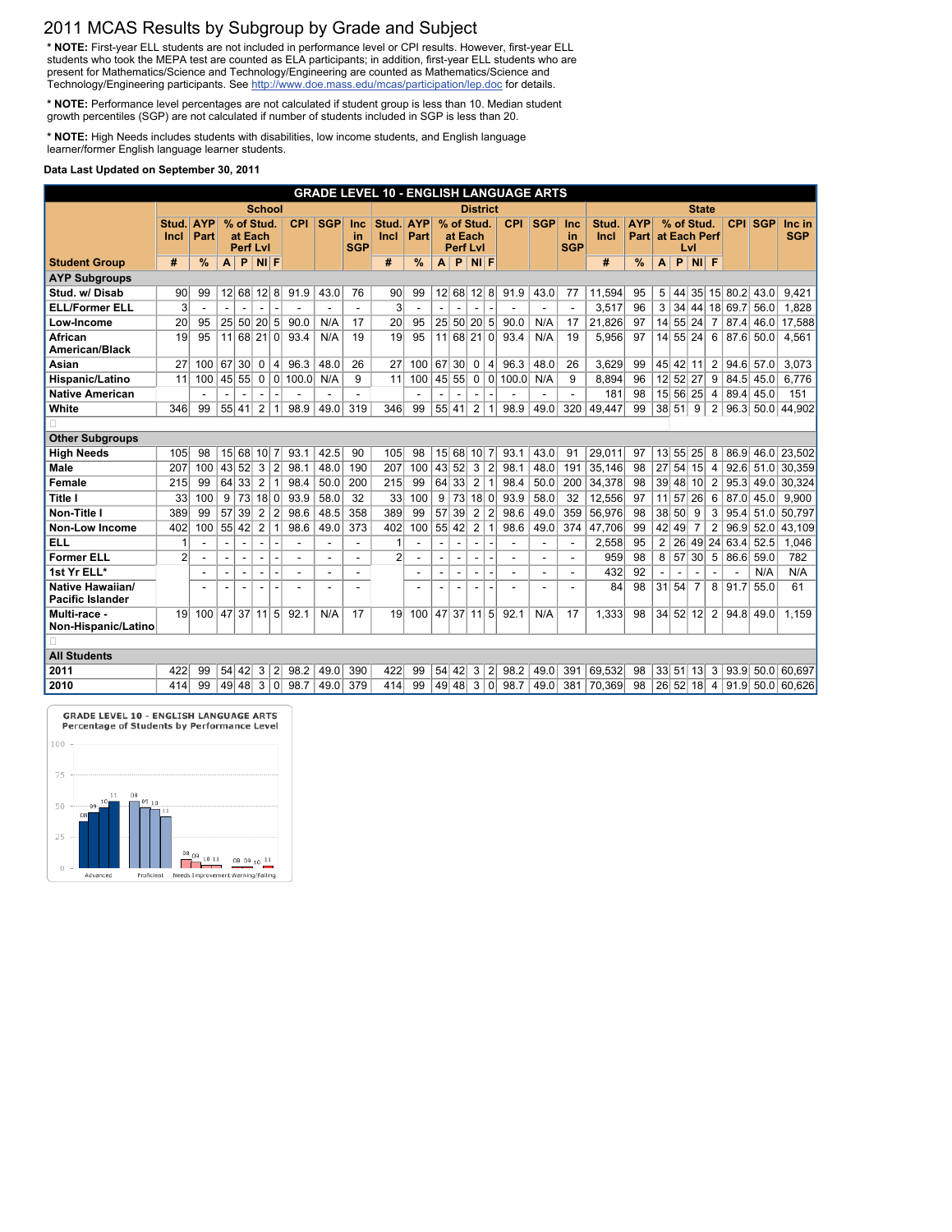|                                                    |                 |                |                 |                |                          |                          |            |             |                | <b>GRADE LEVEL 10 - MATHEMATICS</b> |                |                 |                 |                          |                |         |             |            |              |               |    |                    |              |                 |                       |                      |                    |
|----------------------------------------------------|-----------------|----------------|-----------------|----------------|--------------------------|--------------------------|------------|-------------|----------------|-------------------------------------|----------------|-----------------|-----------------|--------------------------|----------------|---------|-------------|------------|--------------|---------------|----|--------------------|--------------|-----------------|-----------------------|----------------------|--------------------|
|                                                    |                 |                |                 |                | <b>School</b>            |                          |            |             |                |                                     |                |                 |                 | <b>District</b>          |                |         |             |            |              |               |    |                    | <b>State</b> |                 |                       |                      |                    |
|                                                    | Stud.           | <b>AYP</b>     |                 |                | % of Stud.               |                          | <b>CPI</b> | <b>SGP</b>  | <b>Inc</b>     | Stud.                               | <b>AYP</b>     |                 | % of Stud.      |                          |                | CPI     | <b>SGP</b>  | <b>Inc</b> | Stud.        | <b>AYP</b>    |    |                    | % of Stud.   |                 | <b>CPI</b>            | <b>SGP</b>           | Inc in             |
|                                                    | <b>Incl</b>     | <b>Part</b>    |                 |                | at Each Perf             |                          |            |             | <u>in</u>      | <b>Incl</b>                         | <b>Part</b>    |                 | at Each Perf    |                          |                |         |             | <u>in</u>  | <b>Incl</b>  | <b>Part</b>   |    |                    | at Each Perf |                 |                       |                      | <b>SGP</b>         |
|                                                    |                 |                |                 |                | Lvl                      |                          |            |             | <b>SGP</b>     |                                     |                |                 |                 | Lvl                      |                |         |             | <b>SGP</b> |              |               |    |                    | Lvl          |                 |                       |                      |                    |
| <b>Student Group</b>                               | #               | $\frac{1}{2}$  | A               | P              | <b>NI</b>                | F                        |            |             |                | #                                   | $\%$           | A               | P               | <b>NI</b>                | $\mathsf{F}$   |         |             |            | #            | $\frac{9}{6}$ | A  | P                  | NI           | $\mathsf{F}$    |                       |                      |                    |
| <b>AYP Subgroups</b>                               |                 |                |                 |                |                          |                          |            |             |                |                                     |                |                 |                 |                          |                |         |             |            |              |               |    |                    |              |                 |                       |                      |                    |
| Stud. w/Disab                                      | 85              | 94             |                 | 40 35          | 15                       | 9                        | 89.1       | 53.0        | 73             | 85                                  | 94             |                 | 40 35 15        |                          | 9              | 89.1    | 53.0        | 73         | 11,592       | 95            |    |                    |              |                 | 12 27 34 27 70.1      | 46.0                 | 9,390              |
| <b>ELL/Former ELL</b>                              | $\overline{3}$  |                |                 |                |                          |                          |            |             |                | 3                                   |                |                 |                 |                          |                |         |             |            | 3,540        | 97            |    |                    |              |                 | 19 22 31 29 66.2      | 59.0                 | 1,840              |
| Low-Income                                         | 20              | 95             | 30 <sup>2</sup> | 50             | 15                       | $5\phantom{1}$           | 88.8       | N/A         | 18             | 20                                  | 95             | 30 <sup>2</sup> | 50 <sup>2</sup> | 15                       | $\overline{5}$ | 88.8    | N/A         | 18         | 21,722       | 97            | 27 | 31                 |              |                 | 27 14 79.7            | 48.0                 | 17,545             |
| <b>African</b><br><b>American/Black</b>            | 20              | 100            |                 | 25 50          | 25                       | $\boldsymbol{0}$         | 90.0       | 45.0        | 20             | 20                                  | 100            | 25              | 50 25           |                          | $\mathbf 0$    | 90.0    | 45.0        | 20         | 5,930        | 97            |    |                    |              |                 | 24 32 29 15 78.3      | 52.0                 | 4,571              |
| <b>Asian</b>                                       | 27              | 100            | 93              | 4              | $\mathbf 0$              | 4                        | 97.2       | 65.0        | 26             | 27                                  | 100            | 93              | 4               | $\mathbf 0$              | $\overline{4}$ | 97.2    | 65.0        | 26         | 3,636        | 99            | 71 | 17                 | 9            | $\mathbf{3}$    | 94.6                  | 65.0                 | 3,067              |
| Hispanic/Latino                                    | 11              | 100            |                 | 45 36          | 18                       | $\mathbf 0$              | 93.2       | N/A         | 9              | 11                                  | 100            |                 | 45 36           | 18                       | $\mathbf 0$    | 93.2    | N/A         | 9          | 8,855        | 97            |    |                    | 23 29 30     |                 | 18 75.5 48.0          |                      | 6,750              |
| <b>Native American</b>                             |                 |                |                 |                |                          |                          |            |             |                |                                     |                |                 |                 |                          |                |         |             |            | 181          | 96            |    |                    |              |                 | 28 37 24 12 81.8 46.0 |                      | 151                |
| <b>White</b>                                       | 341             | 99             | 77              | 19             | 3                        |                          | 98.4       | 53.0        | 315            | 341                                 | 99             | 77              | 19              | 3                        |                | 98.4    | 53.0        | 315        | 49,320       | 99            | 54 | $\vert$ 29 $\vert$ | 13           | 4               | 92.9                  | 50.0                 | 44,827             |
|                                                    |                 |                |                 |                |                          |                          |            |             |                |                                     |                |                 |                 |                          |                |         |             |            |              |               |    |                    |              |                 |                       |                      |                    |
| <b>Other Subgroups</b>                             |                 |                |                 |                |                          |                          |            |             |                |                                     |                |                 |                 |                          |                |         |             |            |              |               |    |                    |              |                 |                       |                      |                    |
| <b>High Needs</b>                                  | 101             | 95             | 42              | 37             | 14                       | 8                        | 90.3       | 53.0        | 88             | 101                                 | 95             | 42              | 37              | 14                       | 8              | 90.3    | 53.0        | 88         | 28,888       | 97            |    | 25 31              | 28           |                 | $15$ 79.1             |                      | 48.0 23,423        |
| <b>Male</b>                                        | 203             | 99             |                 | 74 20          | 3                        | $\overline{2}$           | 97.7       | 57.0        | 188            | 203                                 | 99             |                 | 74 20           | 3                        | $\overline{2}$ | 97.7    | 57.0        | 188        | 35,051       | 98            |    | 48 28              | 16           | 8               | 88.7                  | 52.0                 | 30,319             |
| <b>Female</b>                                      | 215             | 99             | 73              | 20             | 6                        |                          | 97.1       | 52.0        | 200            | 215                                 | 99             |                 | 73 20           | 6                        |                | 97.1    | 52.0        | 200        | 34,285       | 98            |    |                    | 49 30 16     | 6               | 90.1                  |                      | 49.0 30,264        |
| <b>Title I</b>                                     | 33              | 100            | 18              | 58             | 21                       | 3                        | 88.6       | 55.0        | 33             | 33                                  | 100            | 18              | 58 21           |                          | 3              | 88.6    | 55.0        | 33         | 12,440       | 97            |    | 26 31              | 29           | 14              | 78.9                  | 51.0                 | 9,864              |
| <b>Non-Title I</b>                                 | 385             | 99             | 79              | 16             | 3                        | $\overline{2}$           | 98.1       | 53.0        | 355            | 385                                 | 99             | 79              | 16              | 3                        | $\overline{2}$ | 98.1    | 53.0        | 355        | 56,902       | 98            |    |                    | 53 28 13     | $5\phantom{.0}$ | 91.7                  | 50.0                 | 50,735             |
| <b>Non-Low Income</b>                              | 398             | 99             | 76              | 18             | 4                        | $\overline{2}$           | 97.8       | 53.0        | 370            | 398                                 | 99             | 76              | 18              | 4                        | $\overline{2}$ | 97.8    | 53.0        | 370        | 47,620       | 99            |    | 58 27              | 11           | $\overline{4}$  | 93.8                  | 51.0                 | 43,054             |
| <b>ELL</b>                                         |                 | $\overline{a}$ |                 | $\blacksquare$ | $\overline{\phantom{a}}$ | $\overline{\phantom{0}}$ |            |             | $\blacksquare$ |                                     | $\blacksquare$ | $\blacksquare$  |                 | $\overline{\phantom{a}}$ |                |         | $\sim$      | $\sim$     | 2,589        | 97            |    |                    | 15 20 32 34  |                 | 61.6                  | 56.0                 | 1,058              |
| <b>Former ELL</b>                                  | $\overline{2}$  |                |                 |                | $\overline{\phantom{a}}$ | $\overline{\phantom{a}}$ |            |             | $\blacksquare$ | $\overline{2}$                      |                |                 |                 |                          |                |         |             | ۰          | 951          | 98            |    |                    |              |                 | 30 27 29 14 78.9      | 61.0                 | 782                |
| 1st Yr ELL*                                        |                 |                |                 |                |                          |                          |            |             |                |                                     | -              |                 |                 |                          |                |         |             |            | 456          | 99            |    |                    |              |                 |                       | N/A                  | N/A                |
| <b>Native Hawaiian/</b><br><b>Pacific Islander</b> |                 |                |                 |                |                          |                          |            |             |                |                                     |                |                 |                 |                          |                |         |             |            | 85           | 100  49 27 18 |    |                    |              | $6\phantom{1}6$ |                       | 88.5 60.0            | 63                 |
| Multi-race -<br>Non-Hispanic/Latino                | 19 <sup>1</sup> | 100            | 68  16          |                | 5                        |                          | 11 89.5    | N/A         | 18             | 19 <sup>°</sup>                     | 100   68   16  |                 |                 | $5\overline{)}$          |                | 11 89.5 | N/A         | 18         | 1,329        | 97            |    |                    |              |                 |                       | 47 30 18 6 89.3 47.0 | 1,154              |
|                                                    |                 |                |                 |                |                          |                          |            |             |                |                                     |                |                 |                 |                          |                |         |             |            |              |               |    |                    |              |                 |                       |                      |                    |
| <b>All Students</b>                                |                 |                |                 |                |                          |                          |            |             |                |                                     |                |                 |                 |                          |                |         |             |            |              |               |    |                    |              |                 |                       |                      |                    |
| 2011                                               | 418             | 99             |                 | 74 20          | 5 <sup>5</sup>           | 2                        | 97.4       | 53.5        | 388            | 418                                 | 99             |                 | 74 20           | $5\overline{)}$          | $\overline{2}$ |         | 97.4 53.5   | 388        | 69,342       | 98            |    |                    | 48 29 16     | -7              | 89.4                  |                      | 50.0 60,599        |
| 2010                                               | 416             | 100            | 77 16           |                | 6                        |                          |            | $97.5$ 52.0 | 379            | 416                                 | 100            |                 | 77 16 6         |                          |                |         | $97.5$ 52.0 |            | 381   70,401 | 98            |    |                    | 50 25 17 7   |                 |                       |                      | 88.8  50.0  60,674 |
|                                                    |                 |                |                 |                |                          |                          |            |             |                |                                     |                |                 |                 |                          |                |         |             |            |              |               |    |                    |              |                 |                       |                      |                    |

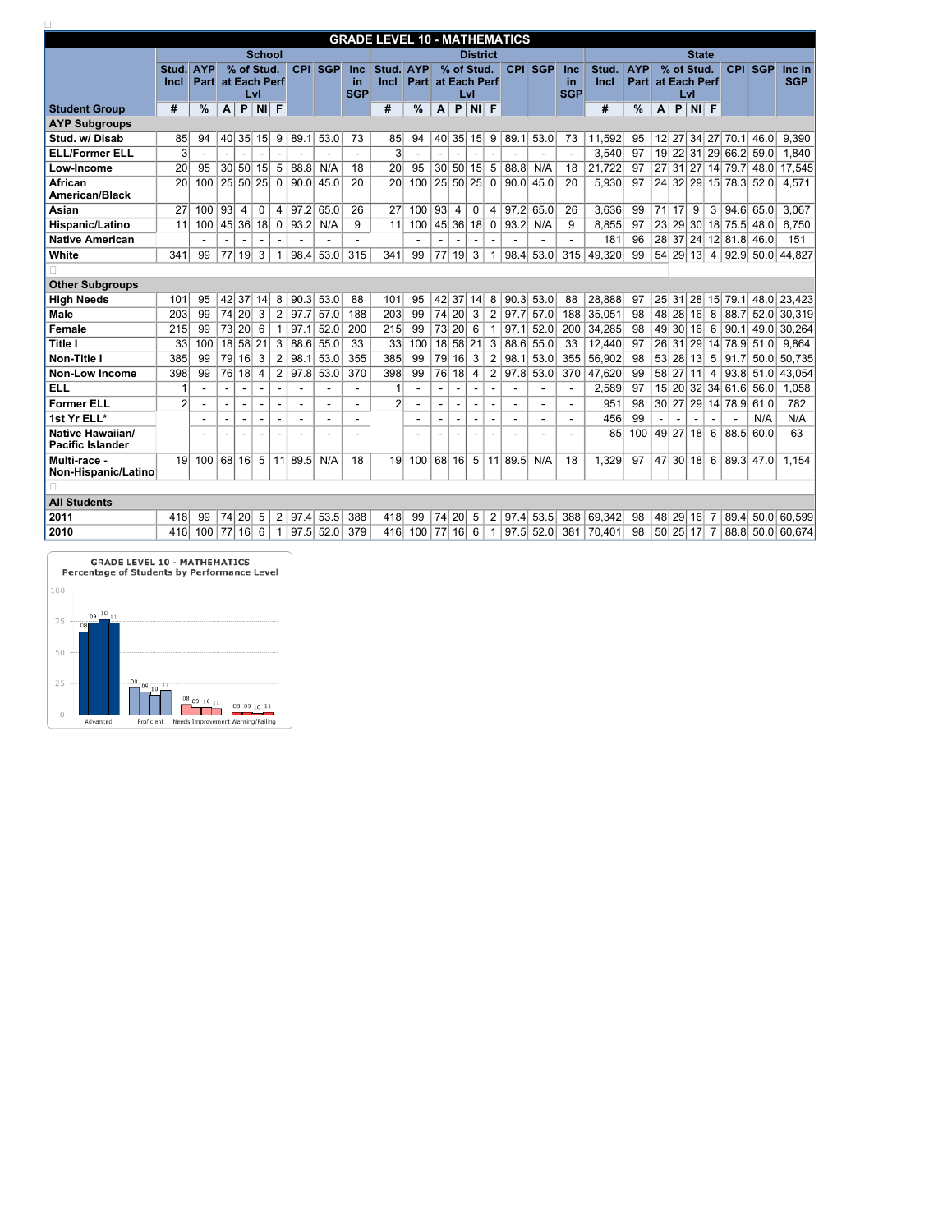**GRADE LEVEL 10 - SCIENCE AND TECHNOLOGY/ENGINEERING Student Group School District State Stud. AYP Incl Part at Each Perf % of Stud. Lvl CPI SGP Inc in SGP Stud. AYP % of Stud. Incl Part at Each Perf Lvl CPI SGP Inc in SGP Stud. AYP Incl Part % of Stud. CPI SGP Inc at Each Perf Lvl in SGP # % A P NI F # % A P NI F # % A P NI F AYP Subgroups Stud. w/ Disab** | 87 | 99 | 10 | 32 | 46 | 11 | 76.7 | N/A | N/A | 87 | 99 | 10 | 32 | 46 | 11 | 76.7 | N/A | N/A | N/A | 11,866 | 97 | 3 | 27 | 46 | 24 | 67.1 | N/A | N/A **ELL/Former ELL 2 - - - - - - - - 2 - - - - - - - - 3,062 97 3 20 47 30 59.3 N/A N/A** Low-Income 19 100 11 26 47 16 69.7 N/A N/A 19 100 11 26 47 16 69.7 N/A N/A 21,464 98 7 37 42 14 73.9 N/A N/A **African American/Black** 20 100 5 30 60 5 71.3 N/A N/A 20 100 5 30 60 5 71.3 N/A N/A 5,780 98 6 34 45 16 71.5 N/A N/A Asian 27 | 27 | 100 | 56 | 33 | 7 | 4 | 94.4 | N/A | N/A | 27 | 100 | 56 | 33 | 7 | 4 | 94.4 | N/A | N/A | N/A | 3,435 | 99 | 37 | 39 | 20 | 4 | 89.9 | N/A | N/A **Hispanic/Latino 9 - - - - - - - - 9 - - - - - - - - 8,654 98 5 31 46 19 68.6 N/A N/A Native American - - - - - - - - - - - - - - - - 183 100 4 46 40 10 77.3 N/A N/A** White 190.2 120 1337 100 45 42 42 12 2 94.9 N/A | N/A | 337 100 45 42 12 2 94.9 N/A | N/A | 49,041 99 23 51 22 4 90.2 N/A | N/A  $\Box$ **Other Subgroups** High Needs | 101 99 11 35 45 10 78.0 N/A | N/A | 101 99 11 35 45 10 78.0 N/A | N/A | 28,656 98 | 6 36 43 15 73.9 N/A | N/A Male | 202| 100 |41| 45| 11| 3 | 94.3| N/A | N/A | 202| 100 |41| 45| 11| 3 | 94.3| N/A | N/A | 34,793| 99 |21| 46| 26| 7 | 85.6| N/A | N/A Female 210 100 44 35 19 2 92.1 N/A N/A 210 100 44 35 19 2 92.1 N/A N/A 33,678 99 19 48 27 6 85.9 N/A N/A Title I 33 100 0 27 64 9 68.9 N/A N/A 33 100 0 27 64 9 68.9 N/A N/A 12,359 98 5 33 46 16 70.9 N/A N/A Non-Title I 379 100 46 41 11 2 95.3 N/A N/A 379 100 46 41 11 2 95.3 N/A N/A 56,112 99 23 49 23 5 89.0 N/A N/A **Non-Low Income** | 393 100 44 41 13 2 94.3 N/A N/A 393 100 44 41 13 2 94.3 N/A N/A 47,007 99 26 51 20 3 91.1 N/A N/A **ELL 1 - - - - - - - - 1 - - - - - - - - 2,111 96 2 14 47 37 53.6 N/A N/A Former ELL**  $|1|$   $|$   $|$   $|$   $|$   $|$   $|$   $|$   $|$   $|$   $|$   $|$   $|$   $|$   $|$   $|$   $|$   $|$   $|$   $|$   $|$   $|$   $|$   $|$   $|$   $|$   $-$ **1st Yr ELL\* - - - - - - - - - - - - - - - - - - - - - - - - Native Hawaiian/ Pacific Islander - - - - - - - - - - - - - - - - 72 95 19 47 24 10 84.7 N/A N/A Multi-race - Non-Hispanic/Latino** 19 100 37 37 16 11 88.2 N/A N/A 19 100 37 37 16 11 88.2 N/A N/A 1,306 99 21 45 28 6 86.0 N/A N/A  $\Box$ **All Students** 2011 412 40 42 40 15 2 93.2 N/A N/A 412 100 42 40 15 2 93.2 N/A N/A 68,471 99 20 47 27 7 85.7 N/A N/A 2010 410 100 7 66 26 1 90.1 N/A N/A 410 100 7 66 26 1 90.1 N/A N/A 88,240 98 18 47 28 8 84.6 N/A N/A



**\* Note: Grade 10 Science and Technology/Engineering results represent the highest performance level attained** by class of 2013 students in grades 9 or 10 in any of the four subjects (Biology, Chemistry, Introductory Physics, **and Technology/Engineering). In addition, only students enrolled in Massachusetts since October 2009 are** included in state-level results; only students enrolled in the same district since October 2009 are included in district-level results; only students enrolled in the same school since October 2009 are included in school-level **results.**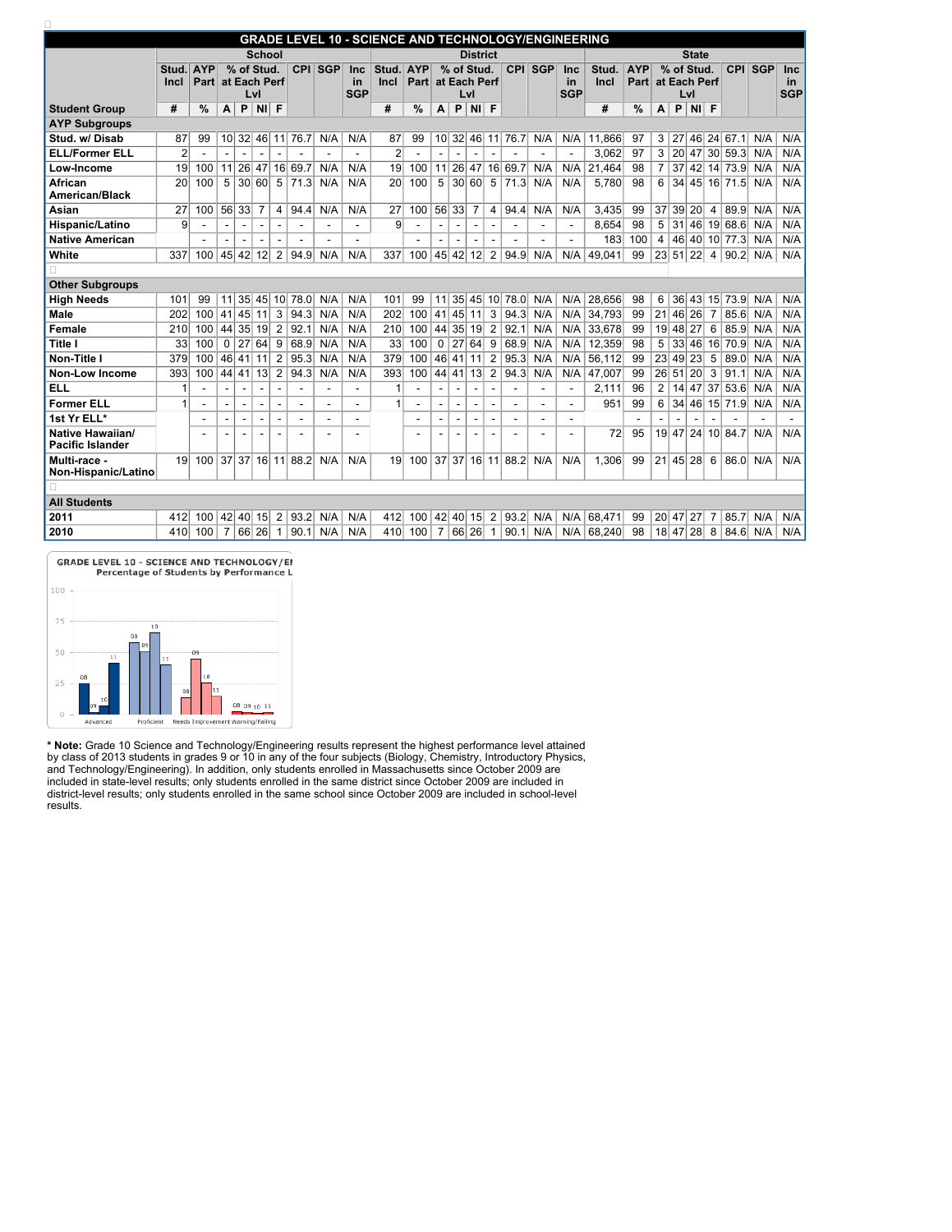|                                                    |                |                          |    |                          |                |                 |                |                |            | ALL GRADES - ENGLISH LANGUAGE ARTS |                          |                |                |                 |                          |            |            |                          |         |               |                |       |              |                 |                    |                 |                   |
|----------------------------------------------------|----------------|--------------------------|----|--------------------------|----------------|-----------------|----------------|----------------|------------|------------------------------------|--------------------------|----------------|----------------|-----------------|--------------------------|------------|------------|--------------------------|---------|---------------|----------------|-------|--------------|-----------------|--------------------|-----------------|-------------------|
|                                                    |                |                          |    |                          | <b>School</b>  |                 |                |                |            |                                    |                          |                |                | <b>District</b> |                          |            |            |                          |         |               |                |       | <b>State</b> |                 |                    |                 |                   |
|                                                    | Stud.          | <b>AYP</b>               |    | % of Stud.               |                |                 | <b>CPI</b>     | <b>SGP</b>     | <b>Inc</b> | Stud.                              | <b>AYP</b>               |                |                | % of Stud.      |                          | <b>CPI</b> | <b>SGP</b> | <b>Inc</b>               | Stud.   | <b>AYP</b>    |                |       | % of Stud.   |                 | <b>CPI</b>         | <b>SGP</b>      | Inc in            |
|                                                    | <b>Incl</b>    | <b>Part at Each Perf</b> |    |                          |                |                 |                |                | <b>in</b>  | <b>Incl</b>                        | <b>Part at Each Perf</b> |                |                |                 |                          |            |            | in                       | Incl    | <b>Part</b>   |                |       | at Each Perf |                 |                    |                 | <b>SGP</b>        |
|                                                    |                |                          |    | Lvl                      |                |                 |                |                | <b>SGP</b> |                                    |                          |                | Lvl            |                 |                          |            |            | <b>SGP</b>               |         |               |                |       | Lvl          |                 |                    |                 |                   |
| <b>Student Group</b>                               | #              | $\frac{9}{6}$            | A  | P                        | $NI$ W         |                 |                |                |            | #                                  | $\frac{0}{0}$            | A              | P              | $NI$ W          |                          |            |            |                          | #       | $\frac{9}{6}$ | A              | P     | $NI$ W       |                 |                    |                 |                   |
| <b>AYP Subgroups</b>                               |                |                          |    |                          |                |                 |                |                |            |                                    |                          |                |                |                 |                          |            |            |                          |         |               |                |       |              |                 |                    |                 |                   |
| Stud. w/Disab                                      | 90             | 99                       |    | 12 68                    | 12             | 8               | 91.9           | 43.0           | 76         | 90                                 | 99                       |                | 12 68          | 12              | 8                        | 91.9       | 43.0       | 77                       | 92,004  | 98            | $\overline{2}$ |       |              |                 | 28 41 29 68.3 42.0 |                 | 67,383            |
| <b>ELL/Former ELL</b>                              | 3              |                          |    |                          |                |                 |                |                |            | 3                                  |                          |                |                |                 |                          |            |            |                          | 42,402  | 98            | 3              |       |              |                 | 30 42 25 66.2 50.0 |                 | 27,475            |
| Low-Income                                         | 20             | 95                       |    | 25 50                    | 20             | $5\phantom{.0}$ | 90.0           | N/A            | 17         | 20                                 | 95                       |                | 25 50          | 20 <sup>2</sup> | 5                        | 90.0       | N/A        | 17                       | 174,384 | 99            | 6              | 43    |              |                 | 36 15 77.1         | 46.0            | 132,764           |
| <b>African</b><br><b>American/Black</b>            | 19             | 95                       |    | 11 68 21                 |                | $\mathbf 0$     | 93.4           | N/A            | 19         | 19                                 | 95                       | 11             | 68             | 21              | $\mathbf 0$              | 93.4       | N/A        | 19                       | 40,300  | 99            | 6              |       |              |                 | 44 35 15 77.4      | 47.0            | 30,278            |
| Asian                                              | 27             | 100                      | 67 | 30 <sup>1</sup>          | $\mathbf 0$    | 4               | 96.3           | 48.0           | 26         | 27                                 | 100                      | 67             | 30             | 0               | $\overline{4}$           | 96.3       | 48.0       | 26                       | 26,656  | 99            |                | 28 49 | 18           | $6\overline{6}$ | 90.2               | 59.0            | 20,597            |
| <b>Hispanic/Latino</b>                             | 11             | 100                      |    | 45 55                    | $\overline{0}$ | $\mathbf 0$     | 100.0          | N/A            | 9          | 11                                 | 100                      | 45 55          |                | 0               | $\overline{0}$           | 100.0      | N/A        | 9                        | 72,903  | 99            | 5              |       | 40 37        |                 | 18 74.2 46.0       |                 | 53,717            |
| <b>Native American</b>                             |                |                          |    |                          |                |                 |                |                |            |                                    |                          |                |                |                 |                          |            |            |                          | 1,213   | 100           |                |       | 10 49 32 9   |                 | $ 82.6 $ 47.0      |                 | 958               |
| <b>White</b>                                       | 346            | 99                       |    | 55 41                    | $\overline{2}$ |                 | 98.9           | 49.0           | 319        | 346                                | 99                       | 55 41          |                | 2 <sup>1</sup>  |                          | 98.9       | 49.0       | 320                      | 343,938 | 99            | 21             | 56    | 19           | 5               | 90.9               | 51.0            | 281,256           |
|                                                    |                |                          |    |                          |                |                 |                |                |            |                                    |                          |                |                |                 |                          |            |            |                          |         |               |                |       |              |                 |                    |                 |                   |
| <b>Other Subgroups</b>                             |                |                          |    |                          |                |                 |                |                |            |                                    |                          |                |                |                 |                          |            |            |                          |         |               |                |       |              |                 |                    |                 |                   |
| <b>High Needs</b>                                  | 105            | 98                       |    | 15 68                    | 10             |                 | 93.1           | 42.5           | 90         | 105                                | 98                       |                | 15 68          | 10 <sup>1</sup> | 7                        | 93.1       | 43.0       | 91                       | 229,396 | 99            | 5              | 42    |              |                 |                    | 36 16 77.0 46.0 | 173,378           |
| <b>Male</b>                                        | 207            | 100                      | 43 | 52                       | 3              | $\overline{2}$  | 98.1           | 48.0           | 190        | 207                                | 100                      | 43             | 52             | 3               | $\overline{2}$           | 98.1       | 48.0       | 191                      | 254,409 | 99            |                | 13 51 | 26           |                 |                    | 10 84.7 47.0    | 201,101           |
| <b>Female</b>                                      | 215            | 99                       | 64 | 33                       | 2              |                 | 98.4           | 50.0           | 200        | 215                                | 99                       | 64             | 33             | $\overline{2}$  |                          | 98.4       | 50.0       | 200                      | 242,686 | 99            |                |       | 22 53 20     | 5               |                    | 89.8 53.0       | 195,020           |
| <b>Title I</b>                                     | 33             | 100                      | 9  | 73                       | 18             | $\mathbf 0$     | 93.9           | 58.0           | 32         | 33                                 | 100                      | 9              | 73             | 18              | $\boldsymbol{0}$         | 93.9       | 58.0       | 32                       | 148,778 | 99            | 6              |       | 43 37        |                 | 15 76.8            | 46.0            | 110,697           |
| <b>Non-Title I</b>                                 | 389            | 99                       | 57 | 39                       | $\overline{2}$ | $\overline{2}$  | 98.6           | 48.5           | 358        | 389                                | 99                       | 57             | 39             | $\overline{2}$  | $\overline{2}$           | 98.6       | 49.0       | 359                      | 348,480 | 99            | 22             | 56    | 17           | $-51$           | 91.6               | 52.0            | 285,485           |
| <b>Non-Low Income</b>                              | 402            | 100                      | 55 | 42                       | $\overline{2}$ |                 | 98.6           | 49.0           | 373        | 402                                | 100                      | 55             | 42             | 2 <sup>1</sup>  |                          | 98.6       | 49.0       | 374                      | 322,874 | 99            |                | 24 57 | 16           | $\overline{4}$  | 92.6               | 52.0            | 263,418           |
| <b>ELL</b>                                         | 1              | ÷.                       |    | $\overline{\phantom{0}}$ | $\sim$         | $\sim$          | $\blacksquare$ | $\blacksquare$ |            |                                    |                          | $\blacksquare$ | $\blacksquare$ | $\blacksquare$  | $\overline{\phantom{a}}$ |            |            | $\overline{\phantom{a}}$ | 29,528  | 98            |                | 21    |              |                 | 46 31 59.4         | 48.0            | 17,497            |
| <b>Former ELL</b>                                  | $\overline{2}$ |                          |    |                          |                |                 |                |                |            | $\overline{2}$                     |                          |                | $\sim$         |                 | $\overline{\phantom{a}}$ |            |            |                          | 12,874  | 99            |                |       |              |                 | 49 33 10 81.7      | 54.0            | 9,978             |
| 1st Yr ELL*                                        |                |                          |    |                          |                |                 |                |                |            |                                    |                          |                |                |                 |                          |            |            |                          |         |               |                |       |              |                 |                    |                 |                   |
| <b>Native Hawaiian/</b><br><b>Pacific Islander</b> |                |                          |    |                          |                |                 |                |                |            |                                    |                          |                |                |                 |                          |            |            |                          | 549     | aa            |                |       |              |                 | 17 51 22 10 86.3   | 53.5            | 412               |
| Multi-race -<br>Non-Hispanic/Latino                |                | $19$ 100 47 37 11        |    |                          |                | 5 <sup>5</sup>  | 92.1           | N/A            | 17         | 19                                 | $100$   47   37   11   5 |                |                |                 |                          | 92.1       | N/A        | 17                       | 11,536  | 99            |                |       | 18 51 24 8   |                 |                    | 86.9 51.0       | 8,903             |
|                                                    |                |                          |    |                          |                |                 |                |                |            |                                    |                          |                |                |                 |                          |            |            |                          |         |               |                |       |              |                 |                    |                 |                   |
| <b>All Students</b>                                |                |                          |    |                          |                |                 |                |                |            |                                    |                          |                |                |                 |                          |            |            |                          |         |               |                |       |              |                 |                    |                 |                   |
| 2011                                               | 422            | 99                       |    | 54 42                    | 3              | $\overline{2}$  | 98.2           | 49.0           | 390        | 422                                | 99                       | 54 42          |                | 3               | $\overline{2}$           | 98.2       | 49.0       | 391                      | 497,258 | 99            |                |       | 17 52 23 8   |                 |                    |                 | 87.2 50.0 396,182 |
| 2010                                               | 414            | 99                       |    | 49 48 3                  |                | 0               | 98.7           | 49.0           | 379        | 414                                | 99                       |                |                | 49 48 3         | 0                        | 98.7       | 49.0       | 381                      | 498,668 | 99            |                |       | 16 52 24 8   |                 |                    |                 | 86.9 50.0 396,078 |
|                                                    |                |                          |    |                          |                |                 |                |                |            |                                    |                          |                |                |                 |                          |            |            |                          |         |               |                |       |              |                 |                    |                 |                   |

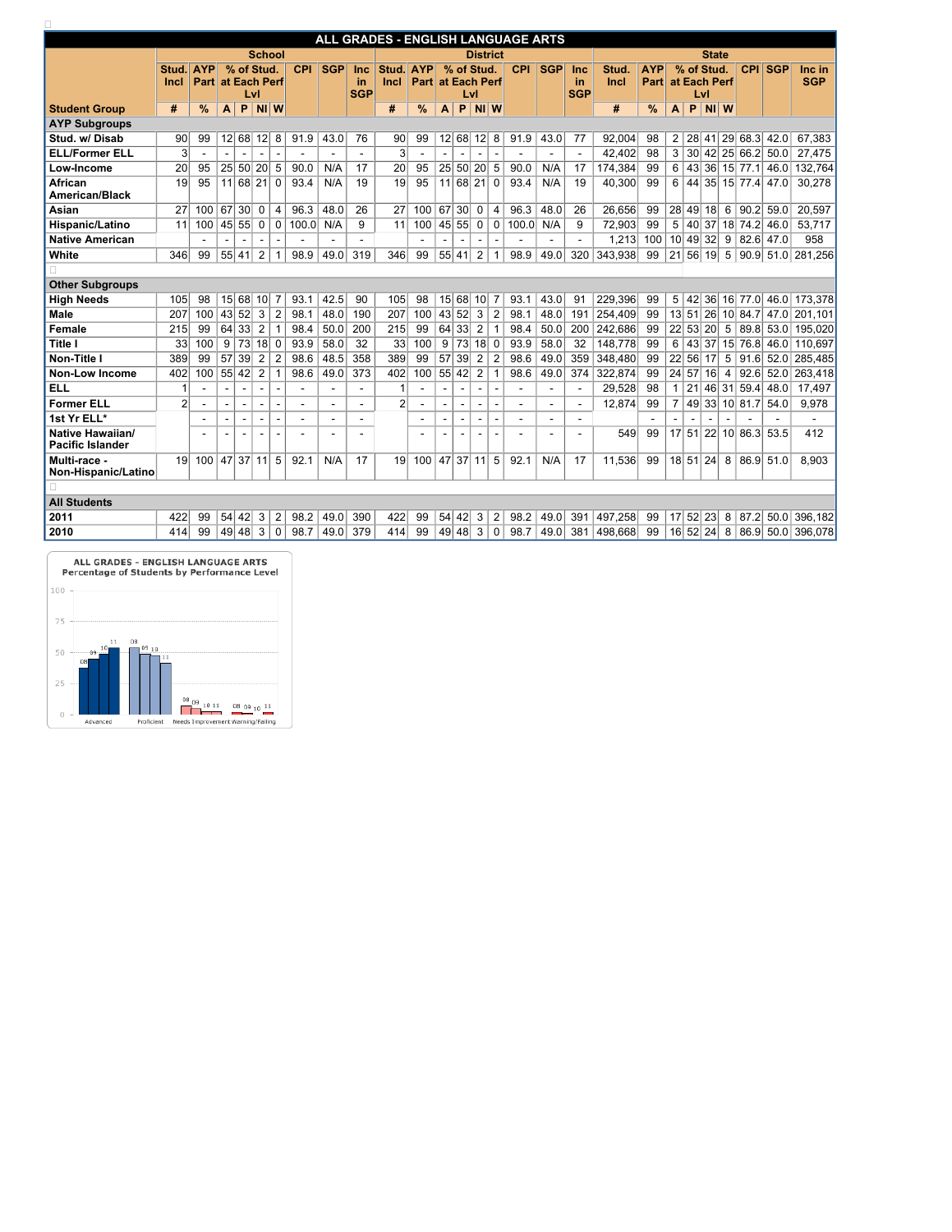|                                                    | <b>ALL GRADES - MATHEMATICS</b><br><b>School</b><br><b>District</b> |                 |               |                 |                          |                          |                 |                         |                          |                          |                |               |                 |                          |                          |                 |                       |            |                         |                       |               |    |              |                     |                |                  |            |                               |
|----------------------------------------------------|---------------------------------------------------------------------|-----------------|---------------|-----------------|--------------------------|--------------------------|-----------------|-------------------------|--------------------------|--------------------------|----------------|---------------|-----------------|--------------------------|--------------------------|-----------------|-----------------------|------------|-------------------------|-----------------------|---------------|----|--------------|---------------------|----------------|------------------|------------|-------------------------------|
|                                                    |                                                                     |                 |               |                 |                          |                          |                 |                         |                          |                          |                |               |                 |                          |                          |                 |                       |            |                         |                       |               |    |              | <b>State</b>        |                |                  |            |                               |
|                                                    |                                                                     | Stud.           | <b>AYP</b>    |                 | % of Stud.               |                          |                 | <b>CPI</b>              | <b>SGP</b>               | Inc                      | Stud.          | <b>AYP</b>    |                 | % of Stud.               |                          |                 | <b>CPI</b>            | <b>SGP</b> | <b>Inc</b>              | <b>Stud</b>           | <b>AYP</b>    |    |              | % of Stud.          |                | CPI              | <b>SGP</b> | Inc in                        |
|                                                    |                                                                     | <b>Incl</b>     | <b>Part</b>   |                 | at Each Perf             | Lvl                      |                 |                         |                          | <u>in</u><br><b>SGP</b>  | Incl           | <b>Part</b>   |                 | at Each Perf             | Lvl                      |                 |                       |            | <u>in</u><br><b>SGP</b> | Incl                  | Part          |    |              | at Each Perf<br>Lvl |                |                  |            | <b>SGP</b>                    |
| <b>Student Group</b>                               |                                                                     | #               | $\frac{0}{0}$ | A               | P                        | <b>NI</b>                | W               |                         |                          |                          | $\#$           | $\frac{9}{6}$ | A               | $\mathsf{P}$             | $NI$ W                   |                 |                       |            |                         | $\#$                  | $\frac{0}{0}$ | A  | $\mathsf{P}$ | NI W                |                |                  |            |                               |
| <b>AYP Subgroups</b>                               |                                                                     |                 |               |                 |                          |                          |                 |                         |                          |                          |                |               |                 |                          |                          |                 |                       |            |                         |                       |               |    |              |                     |                |                  |            |                               |
| Stud. w/Disab                                      |                                                                     | 85              | 94            | 40              |                          | 35 15                    | 9               | 89.1                    | 53.0                     | 73                       | 85             | 94            |                 | 40 35 15                 |                          | 9               | 89.1                  | 53.0       | 73                      | 92,185                | 99            | 5  | 17           |                     |                | 33  45  57.7     | 43.0       | 67,337                        |
| <b>ELL/Former ELL</b>                              |                                                                     | 3               |               |                 |                          |                          |                 |                         |                          |                          | 3              |               |                 |                          |                          |                 |                       |            |                         | 42,747                | 99            | 9  |              |                     |                | 24 34 34 62.0    | 52.0       | 27,467                        |
| Low-Income                                         |                                                                     | 20              | 95            | 30 <sup>2</sup> | 50                       | 15                       | $5\phantom{.0}$ | 88.8                    | N/A                      | 18                       | 20             | 95            | 30 <sup>2</sup> | 50 <sup>1</sup>          | 15                       | $5\overline{)}$ | 88.8                  | N/A        | 18                      | 174,589               | 99            |    |              |                     |                | 10 27 35 27 67.3 | 46.0       | 132,625                       |
| <b>African</b>                                     |                                                                     | 20              | 100           |                 | 25 50 25                 |                          | $\mathbf 0$     | 90.0                    | 45.0                     | 20                       | 20             | 100           |                 | 25 50 25                 |                          | $\overline{0}$  | 90.0                  | 45.0       | 20                      | 40,391                | 99            | 9  |              |                     |                | 25 36 30 65.0    | 47.0       | 30,273                        |
| <b>American/Black</b>                              |                                                                     |                 |               |                 |                          |                          |                 |                         |                          |                          |                |               |                 |                          |                          |                 |                       |            |                         |                       |               |    |              |                     |                |                  |            |                               |
| <b>Asian</b>                                       |                                                                     | 27              | 100           | 93              | 4                        | $\mathbf 0$              | 4               | 97.2                    | 65.0                     | 26                       | 27             | 100           | 93              | $\overline{4}$           | $\mathbf 0$              | $\overline{4}$  | 97.2                  | 65.0       | 26                      | 26,741                | 100           |    |              | 45 32 16            | $\overline{7}$ | 89.5             | 64.0       | 20,599                        |
| Hispanic/Latino                                    |                                                                     | 11              | 100           |                 | 45 36                    | 18                       | $\overline{0}$  | 93.2                    | N/A                      | 9                        | 11             | 100           |                 | 45 36                    | 18                       | $\overline{0}$  | 93.2                  | N/A        | 9                       | 73,062                | 99            | 9  |              |                     |                | 25 35 30 64.4    | 46.0       | 53,604                        |
| <b>Native American</b>                             |                                                                     |                 |               |                 |                          |                          |                 |                         |                          |                          |                |               |                 |                          |                          |                 |                       |            |                         | 1,206                 | 99            |    |              |                     |                | 14 31 35 20 72.7 | 47.0       | 956                           |
| <b>White</b>                                       |                                                                     | 341             | 99            | 77              | 19                       | 3                        |                 | 98.4                    | 53.0                     | 315                      | 341            | 99            | 77              | 19                       | 3                        | 1               | 98.4                  | 53.0       | 315                     | 344,050               | 99            | 28 | 37           | 25                  |                | 10 84.3          | 50.0       | 281,305                       |
|                                                    |                                                                     |                 |               |                 |                          |                          |                 |                         |                          |                          |                |               |                 |                          |                          |                 |                       |            |                         |                       |               |    |              |                     |                |                  |            |                               |
| <b>Other Subgroups</b>                             |                                                                     |                 |               |                 |                          |                          |                 |                         |                          |                          |                |               |                 |                          |                          |                 |                       |            |                         |                       |               |    |              |                     |                |                  |            |                               |
| <b>High Needs</b>                                  |                                                                     | 101             | 95            | 42              | 37                       | 14                       | 8               | 90.3                    | 53.0                     | 88                       | 101            | 95            | 42              | 37                       | 14                       | 8               | 90.3                  | 53.0       | 88                      | 229,782               | 99            |    |              |                     |                | 10 27 35 28 67.1 | 46.0       | 173,254                       |
| <b>Male</b>                                        |                                                                     | 203             | 99            | 74              | 20 <sup>2</sup>          | 3                        | 2               | 97.7                    | 57.0                     | 188                      | 203            | 99            | 74              | 20 <sup>2</sup>          | 3                        | $\overline{2}$  | 97.7                  | 57.0       | 188                     | 254,687               | 99            |    |              |                     |                | 24 33 26 16 79.4 | 50.0       | 201,207                       |
| <b>Female</b>                                      |                                                                     | 215             | 99            | 73              | 20 <sup>1</sup>          | 6                        |                 | 97.1                    | 52.0                     | 200                      | 215            | 99            | 73              | 20 <sup>1</sup>          | 6                        | -1              | 97.1                  | 52.0       | 200                     | 242,853               | 99            |    |              |                     |                | 24 35 27 13 80.5 | 51.0       | 194,843                       |
| <b>Title I</b>                                     |                                                                     | 33              | 100           |                 | 18 58 21                 |                          | 3               | 88.6                    | 55.0                     | 33                       | 33             | 100           |                 | 18 58                    | 21                       | 3               | 88.6                  | 55.0       | 33                      | 148,969               | 99            |    |              | 10 28 36            |                | 2566.2           | 48.0       | 110,579                       |
| <b>Non-Title I</b>                                 |                                                                     | 385             | 99            | 79              | 16                       | $\mathbf{3}$             | $\overline{2}$  | 98.1                    | 53.0                     | 355                      | 385            | 99            | 79              | 16                       | 3                        | $\overline{2}$  | 98.1                  | 53.0       | 355                     | 348,743               | 99            |    |              |                     |                | 30 37 23 10 85.0 | 51.0       | 285,536                       |
| <b>Non-Low Income</b>                              |                                                                     | 398             | 99            | 76              | 18                       | 4                        | 2               | 97.8                    | 53.0                     | 370                      | 398            | 99            | 76              | 18                       | 4                        | 2 <sup>1</sup>  | 97.8                  | 53.0       | 370                     | 323,123               | 100           | 32 | 38           | 22                  | $\,8\,$        | 86.8             | 52.0       | 263,490                       |
| <b>ELL</b>                                         |                                                                     |                 |               | $\blacksquare$  | $\overline{\phantom{a}}$ | $\overline{\phantom{a}}$ |                 |                         |                          |                          | -1             |               |                 | $\overline{\phantom{a}}$ | $\overline{\phantom{0}}$ |                 |                       |            | $\blacksquare$          | 29,878                | 99            | 6  |              |                     |                | 20 35 40 56.3    | 52.0       | 17,513                        |
| <b>Former ELL</b>                                  |                                                                     | $\overline{2}$  |               |                 | $\overline{\phantom{a}}$ |                          |                 |                         | $\overline{\phantom{a}}$ |                          | $\overline{2}$ |               |                 | $\overline{\phantom{a}}$ |                          |                 |                       |            | $\blacksquare$          | 12,869                | 100           |    |              |                     |                | 16 34 32 18 75.1 | 53.0       | 9,954                         |
| 1st Yr ELL*                                        |                                                                     |                 |               |                 |                          |                          |                 |                         |                          | $\overline{\phantom{0}}$ |                |               |                 |                          |                          |                 |                       |            |                         |                       |               |    |              |                     |                |                  |            |                               |
| <b>Native Hawaiian/</b><br><b>Pacific Islander</b> |                                                                     |                 |               |                 |                          |                          |                 |                         |                          |                          |                |               |                 |                          |                          |                 |                       |            |                         | 555                   | 100           |    |              |                     |                | 23 33 28 16 79.5 | 54.0       | 419                           |
| Multi-race -                                       | Non-Hispanic/Latino                                                 | 19 <sup>1</sup> | 100           |                 |                          |                          |                 | 68   16   5   11   89.5 | N/A                      | 18                       | 19             |               |                 |                          |                          |                 | $100$ 68 16 5 11 89.5 | N/A        | 18                      | 11,535                | 99            |    |              |                     |                | 24 33 28 15 79.1 | 50.0       | 8,894                         |
|                                                    |                                                                     |                 |               |                 |                          |                          |                 |                         |                          |                          |                |               |                 |                          |                          |                 |                       |            |                         |                       |               |    |              |                     |                |                  |            |                               |
| <b>All Students</b>                                |                                                                     |                 |               |                 |                          |                          |                 |                         |                          |                          |                |               |                 |                          |                          |                 |                       |            |                         |                       |               |    |              |                     |                |                  |            |                               |
| 2011                                               |                                                                     | 418             | 99            |                 | 74 20 5                  |                          | $\overline{2}$  |                         | 97.4 53.5                | 388                      | 418            | 99            |                 | 74 20                    | $5\overline{)}$          | $\overline{2}$  |                       | 97.4 53.5  | 388                     | 497,712               | 99            |    |              |                     |                |                  |            | 24 34 27 15 79.9 50.0 396,115 |
| 2010                                               |                                                                     | 416             | 100           |                 | 77 16 6                  |                          |                 |                         | $97.5$ 52.0              | 379                      | 416            | $100$ 77 16 6 |                 |                          |                          | $-1$            |                       |            |                         | 97.5 52.0 381 498,632 | 99            |    |              |                     |                |                  |            | 26 33 27 15 79.9 50.0 396,662 |

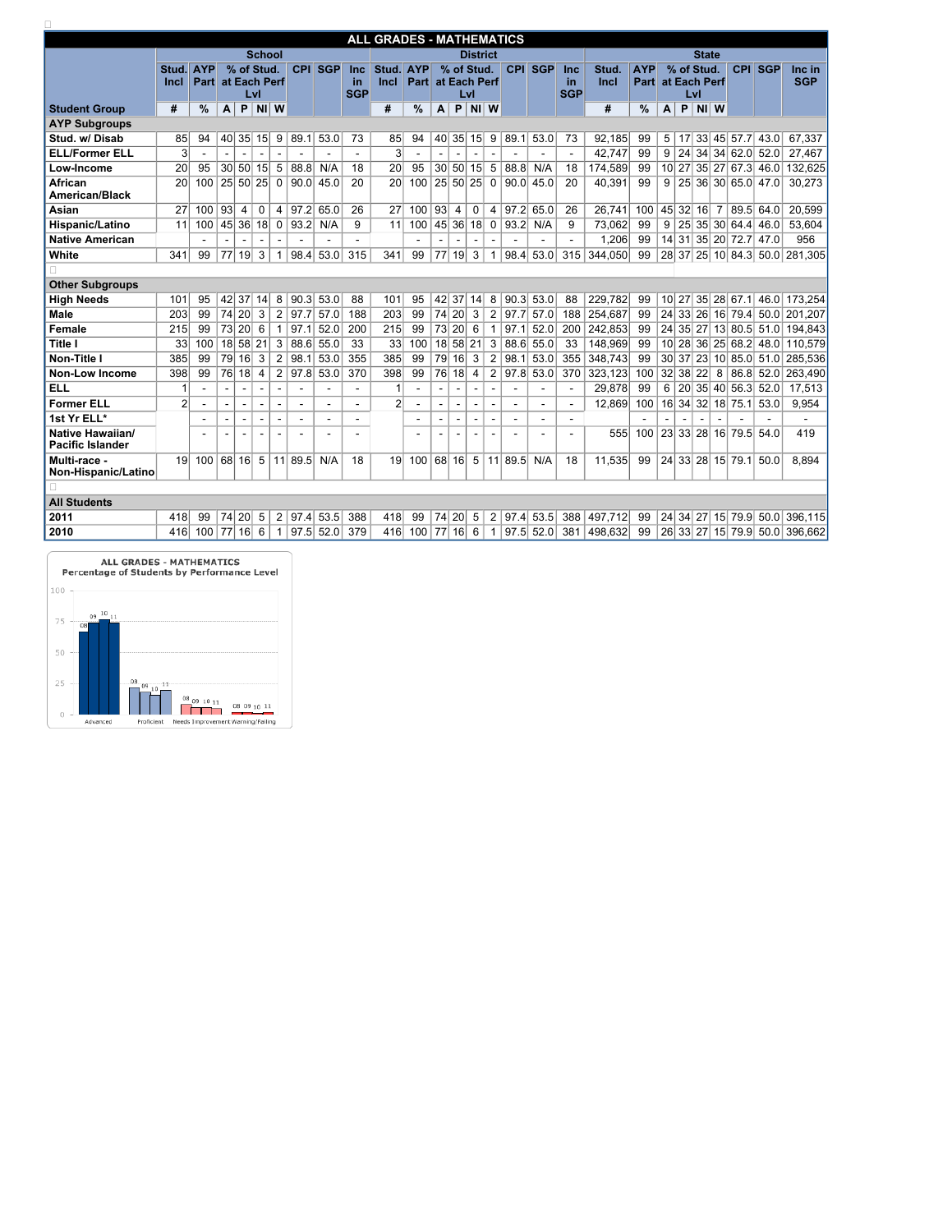# Lincoln-Sudbury Reg High - 2011 Accountability Data

| <b>District:</b>                                      | Lincoln-Sudbury (06950000)          |                           |
|-------------------------------------------------------|-------------------------------------|---------------------------|
| School:                                               | Lincoln-Sudbury Reg High (06950505) |                           |
| <b>Accountability &amp; Assistance Level: Level 1</b> |                                     |                           |
| <b>School Title I Status:</b>                         | Title I School (TA)                 |                           |
| <b>NCLB School Choice Required:</b>                   | No.                                 |                           |
| <b>Supplemental Educational</b>                       | No.                                 |                           |
| <b>Services Required:</b>                             |                                     |                           |
|                                                       | <b>NCLB Accountability Status</b>   | <b>Improvement Rating</b> |
| <b>ENGLISH LANGUAGE ARTS</b>                          | <b>No Status</b>                    | <b>Met NCLB Goal</b>      |
| <b>MATHEMATICS</b>                                    | No Status                           | No Change                 |

To make AYP in 2011, a student group must meet (A) a student participation requirement, either (B) the State's<br>2011 performance target for that subject or (C) the group's own 2011 improvement target, and (D) an additional<br>

|                                                  | (A) Participation                                       |                                                       | (B) Performance                                                     |                              | (C) Improvement                                                       |                               | (D) Grad Rate                                                                             |                                                       |                                                       |
|--------------------------------------------------|---------------------------------------------------------|-------------------------------------------------------|---------------------------------------------------------------------|------------------------------|-----------------------------------------------------------------------|-------------------------------|-------------------------------------------------------------------------------------------|-------------------------------------------------------|-------------------------------------------------------|
| <b>Student Group</b>                             | Did at least 95% of<br>students participate<br>in MCAS? |                                                       | Did student group<br>meet or exceed<br>state performance<br>target? |                              | Did student group<br>meet or exceed its<br>own improvement<br>target? |                               | Did student group<br>meet attendance<br>$(G1-8)$ or<br>graduation rate<br>target (G9-12)? |                                                       |                                                       |
| <b>ENGLISH</b><br><b>LANGUAGE</b><br><b>ARTS</b> | <b>Met</b><br><b>Target</b>                             | <b>Actual</b>                                         | <b>Met</b><br><b>Target</b><br>(95.1)                               | <b>Actual</b>                | <b>Met</b><br><b>Target</b>                                           | <b>Change</b><br>from<br>2010 | <b>Met</b><br><b>Target</b>                                                               | <b>Actual</b>                                         | <b>AYP</b><br>2011                                    |
| Aggregate□                                       | Yes□                                                    | 99□                                                   | Yes□                                                                | 98.2□                        | Yes□                                                                  | $-0.5\square$                 | Yes□                                                                                      | 97.0□                                                 | Yes□                                                  |
| Lim. English<br>Prof.□                           | $-\Box$                                                 | $\mathord{\hspace{1pt}\text{--}\hspace{1pt}} \square$ | $-\Box$                                                             | $- \Box$                     | $-\Box$                                                               | $-\Box$                       | $-\Box$                                                                                   | $-\Box$                                               | $\overline{\phantom{a}}$                              |
| <b>Special</b><br><b>Education</b>               | Yes□                                                    | 99□                                                   | No <sub>1</sub>                                                     | 91.9                         | No <sub>1</sub>                                                       | $-1.3\square$                 | Yes□                                                                                      | 86.6□                                                 | No <sub>1</sub>                                       |
| Low Income <sup>[1]</sup>                        | $\mathord{\hspace{1pt}\text{--}\hspace{1pt}} \square$   | $\mathord{\hspace{1pt}\text{--}\hspace{1pt}} \square$ | $\mathord{\hspace{1pt}\text{--}\hspace{1pt}} \square$               | $90.0\square$                | $\mathord{\hspace{1pt}\text{--}\hspace{1pt}} \square$                 | $-\Box$                       | $- \Box$                                                                                  | $-\Box$                                               | $\mathord{\text{--}}\square$                          |
| Afr.<br>Amer./Black□                             | $-\Box$                                                 | $-\Box$                                               | $-\Box$                                                             | $-\Box$                      | $-\Box$                                                               | $-\Box$                       | $-\Box$                                                                                   | $\mathord{\hspace{1pt}\text{--}\hspace{1pt}} \square$ | $\textcolor{red}{\textbf{-}\square}$                  |
| <b>Asian or Pacif.</b><br>IsL                    | $-\Box$                                                 | $-\Box$                                               | $-\Box$                                                             | 96.3□                        | $-\Box$                                                               | $-\Box$                       | $-\Box$                                                                                   | $\mathord{\hspace{1pt}\text{--}\hspace{1pt}} \square$ | $-\Box$                                               |
| Hispanic                                         | $-\Box$                                                 | $-\Box$                                               | $-\Box$                                                             | $-\Box$                      | $-\Box$                                                               | $-\Box$                       | $-\Box$                                                                                   | $-\Box$                                               | $\mathord{\hspace{1pt}\text{--}\hspace{1pt}} \square$ |
| <b>Native</b><br>American□                       | $- \Box$                                                | $\mathord{\hspace{1pt}\text{--}\hspace{1pt}} \square$ | $- \Box$                                                            | $-\Box$                      | $\mathord{\hspace{1pt}\text{--}\hspace{1pt}} \square$                 | $-\Box$                       | $- \Box$                                                                                  | $-\Box$                                               | $\mathord{\hspace{1pt}\text{--}\hspace{1pt}} \square$ |
| White□                                           | Yes <sub>1</sub>                                        | 99□                                                   | Yes□                                                                | 98.9□                        | Yes□                                                                  | $-0.3\square$                 | Yes□                                                                                      | 97.0□                                                 | Yes□                                                  |
| <b>MATHEMATICS</b>                               | <b>Met</b><br><b>Target</b>                             | <b>Actual</b>                                         | <b>Met</b><br><b>Target</b><br>(92.2)                               | <b>Actual</b>                | <b>Met</b><br><b>Target</b>                                           | Change<br>from<br>2010        | <b>Met</b><br><b>Target</b>                                                               | <b>Actual</b>                                         | <b>AYP</b><br>2011                                    |
| Aggregate                                        | Yes□                                                    | 99□                                                   | Yes□                                                                | 97.4□                        | Yes/SH□                                                               | $-0.1 \Box$                   | Yes□                                                                                      | 97.0□                                                 | Yes□                                                  |
| Lim. English<br>Prof.□                           | $-\Box$                                                 | $\mathord{\hspace{1pt}\text{--}\hspace{1pt}} \square$ | $\mathord{\hspace{1pt}\text{--}\hspace{1pt}} \square$               | $- \Box$                     | $\mathord{\hspace{1pt}\text{--}\hspace{1pt}} \square$                 | $-\Box$                       | $- \Box$                                                                                  | $-\Box$                                               | $-\Box$                                               |
| <b>Special</b><br>Education                      | No <sub>1</sub>                                         | 94□                                                   | No <sub>1</sub>                                                     | 89.1□                        | Yes□                                                                  | $0.9\square$                  | Yes□                                                                                      | 86.6□                                                 | No <sub>1</sub>                                       |
| Low Income <sup>[]</sup>                         | $-\Box$                                                 | $\mathord{\text{--}}\square$                          | $\mathord{\hspace{1pt}\text{--}\hspace{1pt}} \square$               | 88.8                         | $\mathord{\text{--}}\square$                                          | $-\Box$                       | $-\Box$                                                                                   | $-\Box$                                               | $-\Box$                                               |
| Afr.<br>Amer./Black□                             | $- \Box$                                                | $\mathord{\text{--}}\square$                          | $\mathord{\hspace{1pt}\text{--}\hspace{1pt}} \square$               | $90.0\square$                | $\mathord{\text{--}}\square$                                          | $-\Box$                       | $\mathord{\hspace{1pt}\text{--}\hspace{1pt}} \square$                                     | $-\Box$                                               | $\mathord{\text{--}}\square$                          |
| <b>Asian or Pacif.</b><br> sl.                   | $\mathord{\text{--}}\square$                            | $\mathord{\text{--}}\square$                          | $\mathord{\hspace{1pt}\text{--}\hspace{1pt}} \square$               | 97.2□                        | $\mathord{\text{--}}\square$                                          | $-\Box$                       | $\mathord{\hspace{1pt}\text{--}\hspace{1pt}} \square$                                     | $\textbf{-} \Box$                                     | $-\Box$                                               |
| Hispanic                                         | $\mathord{\hspace{1pt}\text{--}\hspace{1pt}} \square$   | $\mathord{\text{--}}\square$                          | $\mathord{\hspace{1pt}\text{--}\hspace{1pt}} \square$               | $\mathord{\text{--}}\square$ | $\textbf{-}\square$                                                   | $\mathord{\text{--}}\square$  | $\mathord{\text{--}}\square$                                                              | $- \Box$                                              | $-\Box$                                               |
| <b>Native</b><br>American                        | $\mathord{\text{--}}\square$                            | $\mathord{\text{--}}\square$                          | $\mathord{\hspace{1pt}\text{--}\hspace{1pt}} \square$               | $-\Box$                      | $\mathord{\text{--}}\square$                                          | $-\Box$                       | $\mathord{\text{--}}\square$                                                              | $\mathord{\hspace{1pt}\text{--}\hspace{1pt}} \square$ | $-\Box$                                               |
| White                                            | Yes <sub>1</sub>                                        | 99                                                    | Yes <sub>1</sub>                                                    | 98.4                         | Yes <sub>1</sub>                                                      | $0.0\square$                  | Yes <sub>1</sub>                                                                          | 97.0 $\Box$ Yes $\Box$                                |                                                       |

|                                                              | <b>Adequate Yearly Progress History</b> | <b>NCLB</b> |                  |                        |      |                     |                     |      |                                        |                  |
|--------------------------------------------------------------|-----------------------------------------|-------------|------------------|------------------------|------|---------------------|---------------------|------|----------------------------------------|------------------|
| 2008<br>2010<br>2009<br>2006<br>2007<br>2011<br>2004<br>2005 |                                         |             |                  |                        |      |                     |                     |      | <b>Accountability</b><br><b>Status</b> |                  |
|                                                              | <b>Aggregate</b>                        | <b>Yes</b>  | $\mathsf{Yes}$ [ | $\mathsf{Yes} \square$ | Yes  | Yes                 | $\mathsf{Yes} \Box$ | Yes  | $Yes\square$                           |                  |
| <b>ELA</b>                                                   | All<br><b>Subgroups</b>                 | <b>Yes</b>  | Yes⊡             | $\mathsf{Yes}$ $\Box$  | YesD | $\mathsf{Yes} \Box$ | $\mathsf{Yes} \Box$ | Yes□ | No <sub>1</sub>                        | <b>No Status</b> |
|                                                              | Aggregate                               | <b>Yes</b>  | Yes[             | Yes⊟                   | Yes[ | Yes                 | Yes⊡                | Yes⊡ | $\mathsf{Yes} \Box$                    |                  |
| <b>MATH</b>                                                  | All<br><b>Subgroups</b>                 | Yes[        | Yes[             | Yes⊟                   | Yes⊡ | Yes⊟                | Yes⊏                | Yes⊟ | No <sub>1</sub>                        | <b>No Status</b> |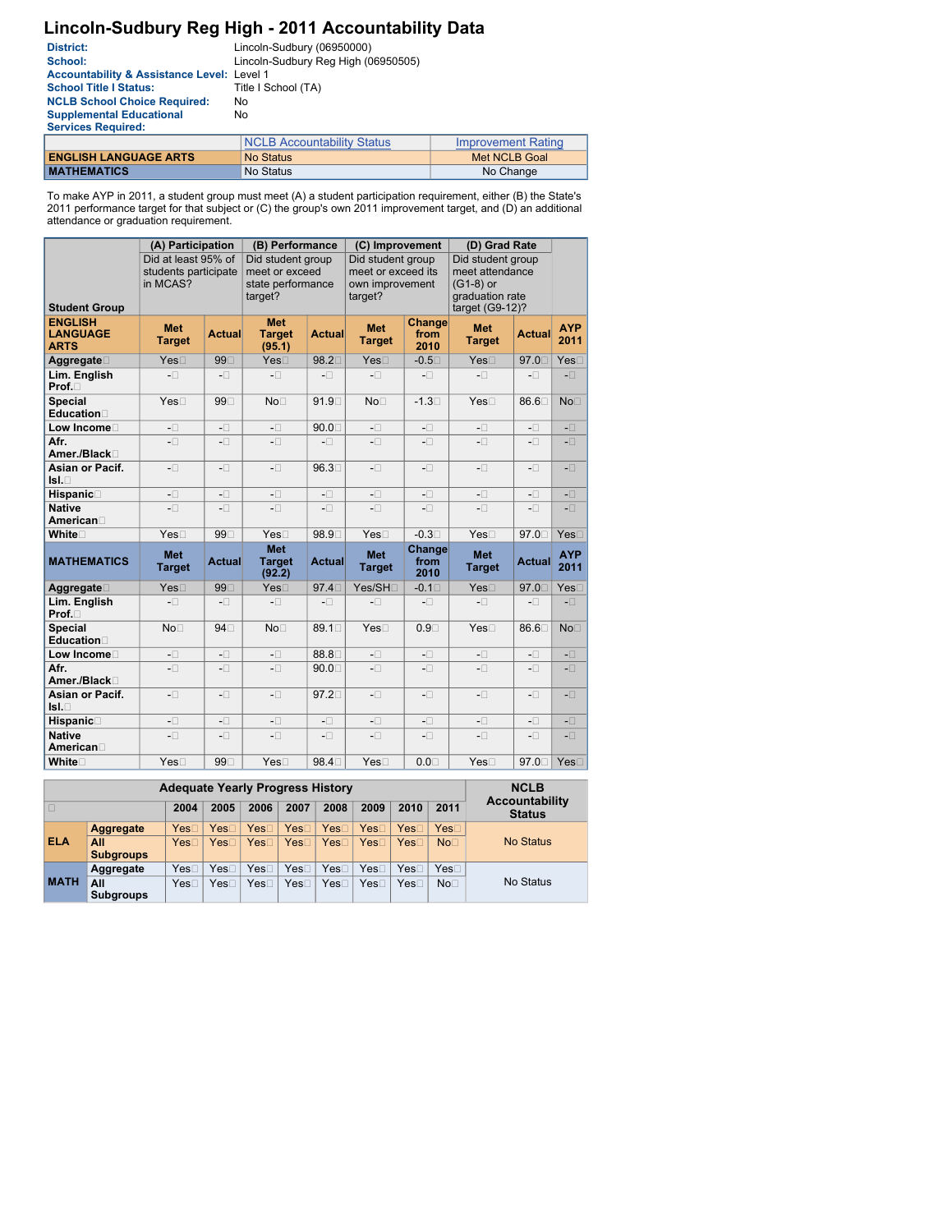# Lincoln-Sudbury Regional High:<br>AYP Data Detail

| <b>ENGLISH LANGUAGE ARTS</b>     |                   |                          |         |                                      |                |                          |                                                     |                                                     |                                                   |                                                       |                                                     |                                                       |                                                       |                                                       |                                                   |                    |
|----------------------------------|-------------------|--------------------------|---------|--------------------------------------|----------------|--------------------------|-----------------------------------------------------|-----------------------------------------------------|---------------------------------------------------|-------------------------------------------------------|-----------------------------------------------------|-------------------------------------------------------|-------------------------------------------------------|-------------------------------------------------------|---------------------------------------------------|--------------------|
|                                  | (A) Participation |                          |         |                                      |                | (B) Performance          |                                                     | (C) Improvement                                     |                                                   |                                                       |                                                     |                                                       | (D) Grad Rate                                         |                                                       |                                                   |                    |
| <b>Student</b><br><b>Group</b>   |                   | <b>Enrolled Assessed</b> | $\%$    | <b>Met</b><br><b>Target</b><br>(95%) | N <sub>1</sub> | 2011<br><b>CPI</b>       | <b>Met</b><br>Target<br>(95.1)                      | <b>2010 CPI</b><br>(Baseline)                       | Gain<br>Target                                    | <b>On Target</b><br>Range                             | <b>Met</b><br><b>Target</b>                         | 2010<br>(4yr)                                         | <b>Change</b><br>(4yr)                                | 2009<br>(5yr)                                         | <b>Met</b><br><b>Target</b>                       | <b>AYP</b><br>2011 |
| Aggregate                        | 425               | 422                      | 99⊡     | $\sf YesC$                           | 4220           | 98.2                     | $\mathsf{Yes} \Box$                                 | 98.7                                                | $0.3\square$                                      | 98.7-100.0□                                           | $\mathsf{Yes}\mathsf{\sqsubset}$                    | 97.0                                                  | $1.6\square$                                          | $97.1 \square$                                        | $Yes\square$                                      | $\mathsf{Yes}$     |
| Lim. English<br>Prof.□           | $3^-$             | $-\Box$                  | $-\Box$ | $-\overline{C}$                      | $-\Box$        | $-\Box$                  | $-\Box$                                             | $-\Box$                                             | $-\Box$                                           | $-\Box$                                               | $-\Box$                                             | $-\Box$                                               | $-\Box$                                               | $-\Box$                                               | $-\Box$                                           | $-\Box$            |
| <b>Special</b><br>Education      | 91                | 90                       | 99⊺     | Yes                                  | 90⊺            | 91.9                     | No <sub>1</sub>                                     | $93.2\square$                                       | 1.7 <sub>□</sub>                                  | 93.2-99.0□                                            | NoC                                                 | 86.6                                                  | $0.2\square$                                          | 91.4                                                  | Yes□                                              | No <sub>1</sub>    |
| Low Income!                      | $21\square$       | 20                       | $-\Box$ | $-\Box$                              | 20             | 90.0                     | $-\Box$                                             | $-\Box$                                             | $-\Box$                                           | $-\Box$                                               | $\mathord{\hspace{1pt}\text{--}\hspace{1pt}}\,\Box$ | $-\Box$                                               | $-\Box$                                               | $\mathord{\hspace{1pt}\text{--}\hspace{1pt}} \square$ | $-\Box$                                           | $-\Box$            |
| Afr.<br>Amer./Black□             | $20\square$       | 19[                      | $-\Box$ | $-\Box$                              | 19⊡            | $\overline{\phantom{a}}$ | $\mathord{\hspace{1pt}\text{--}\hspace{1pt}}\,\Box$ | $-\Box$                                             | $\mathord{\hspace{1pt}\text{--}\hspace{1pt}}\Box$ | $-\Box$                                               | $\mathord{\hspace{1pt}\text{--}\hspace{1pt}}\Box$   | $-\Box$                                               | $-\Box$                                               | $-\Box$                                               | $\mathord{\hspace{1pt}\text{--}\hspace{1pt}}\Box$ | $-\Box$            |
| Asian or<br><b>Pacif. Isl.</b> □ | $27\square$       | $27\square$              | $-\Box$ | $-\Box$                              | $27\square$    | 96.3                     | $-\Box$                                             | $-\Box$                                             | $-\Box$                                           | $-\Box$                                               | $-\Box$                                             | $-\Box$                                               | $-\Box$                                               | $-\Box$                                               | $- \Box$                                          | $-\Box$            |
| <b>Hispanic</b>                  | $11\square$       | $11\square$              | $-\Box$ | $-\Box$                              | $11\square$    | $-\Box$                  | $-\Box$                                             | $\mathord{\hspace{1pt}\text{--}\hspace{1pt}}\,\Box$ | $\mathord{\hspace{1pt}\text{--}\hspace{1pt}}\Box$ | $\mathord{\hspace{1pt}\text{--}\hspace{1pt}} \square$ | $- \Box$                                            | $\mathord{\hspace{1pt}\text{--}\hspace{1pt}} \square$ | $\mathord{\hspace{1pt}\text{--}\hspace{1pt}} \square$ | $\mathord{\hspace{1pt}\text{--}\hspace{1pt}} \square$ | $\mathord{\hspace{1pt}\text{--}\hspace{1pt}}\Box$ | $-\Box$            |
| <b>Native</b><br>American        |                   | $-\Box$                  | $-\Box$ | $-\Box$                              | $-\Box$        | $-\Box$                  | $-\Box$                                             | $-\Box$                                             | $-\Box$                                           | $-\Box$                                               | $-\Box$                                             | $-\Box$                                               | $-\Box$                                               | $-\Box$                                               | $-\Box$                                           | $-\Box$            |
| White                            | 348               | 346                      | 99⊡     | $\mathsf{Yes} \Box$                  | 346            | 98.9                     | Yes                                                 | 99.2□                                               | $0.2\square$                                      | 99.2-100.0□                                           | Yes                                                 | 97.0                                                  | $2.1 \square$                                         | 96.8□                                                 | $\mathsf{Yes} \square$                            | Yes□               |

| <b>MATHEMATICS</b>             |                   |                          |         |                                |                 |                    |                                |                               |                |                                                       |                      |                                                       |                                                       |                                                       |                             |                    |
|--------------------------------|-------------------|--------------------------|---------|--------------------------------|-----------------|--------------------|--------------------------------|-------------------------------|----------------|-------------------------------------------------------|----------------------|-------------------------------------------------------|-------------------------------------------------------|-------------------------------------------------------|-----------------------------|--------------------|
|                                | (A) Participation |                          |         | (B) Performance                |                 | (C) Improvement    |                                |                               |                |                                                       | (D) Grad Rate        |                                                       |                                                       |                                                       |                             |                    |
| <b>Student</b><br><b>Group</b> |                   | <b>Enrolled Assessed</b> | $\%$    | <b>Met</b><br>Target∣<br>(95%) | N <sub>1</sub>  | 2011<br><b>CPI</b> | <b>Met</b><br>Target<br>(92.2) | <b>2010 CPI</b><br>(Baseline) | Gain<br>Target | <b>On Target</b><br>Range                             | <b>Met</b><br>Target | 2010<br>(4yr)                                         | Change<br>(4yr)                                       | 2009<br>(5yr)                                         | <b>Met</b><br><b>Target</b> | <b>AYP</b><br>2011 |
| Aggregate                      | 423□              | 418□                     | 99      | <b>Yes</b>                     | 418             | 97.4               | Yes                            | 97.5□                         | $0.6\square$   | 97.5-100.0                                            | Yes/SH <b></b>       | 97.0                                                  | $1.6\square$                                          | 97.1                                                  | $\mathsf{Yes}\Box$          | Yes                |
| Lim. English<br>Prof.          | $3\square$        | $-\Box$                  | $-\Box$ | $-\Box$                        | $-\Box$         | $-\Box$            | $-\Box$                        | $-\Box$                       | $-\Box$        | $-\Box$                                               | $-\Box$              | $\mathord{\hspace{1pt}\text{--}\hspace{1pt}} \square$ | $\mathord{\hspace{1pt}\text{--}\hspace{1pt}} \square$ | $\mathord{\hspace{1pt}\text{--}\hspace{1pt}} \square$ | $-\Box$                     | $-\Box$            |
| <b>Special</b><br>Education    | 90□               | 85                       | 94      | No <sub>1</sub>                | 85              | 89.1□              | No <sub>1</sub>                | 88.2                          | $3.0\square$   | 88.2-95.7                                             | Yes⊡                 | 86.6                                                  | $0.2\square$                                          | $91.4\square$                                         | Yes□                        | No <sub>1</sub>    |
| Low Income!                    | $21\square$       | <b>20</b>                | $-\Box$ | $-\Box$                        | 20              | 88.8               | $\mathord{\text{--}}\Box$      | $-\Box$                       | $-\Box$        | $-\Box$                                               | $-\Box$              | $-\Box$                                               | $-\Box$                                               | $-\Box$                                               | $-\Box$                     | $-\Box$            |
| Afr.<br>Amer./Black□           | <b>20</b>         | <b>20</b>                | $-\Box$ | $-\Box$                        | 20              | 90.0               | $-\Box$                        | $-\Box$                       | $-\Box$        | $\mathord{\text{--}}\Box$                             | $-\Box$              | $\mathord{\hspace{1pt}\text{--}\hspace{1pt}}\Box$     | $-\Box$                                               | $-\Box$                                               | $-\Box$                     | $-\Box$            |
| Asian or<br>Pacif. Isl.        | $27\square$       | $27\square$              | $-\Box$ | $-\Box$                        | 27 <sub>1</sub> | 97.2□              | $-\Box$                        | $-\Box$                       | $-\Box$        | $\mathord{\hspace{1pt}\text{--}\hspace{1pt}} \square$ | $-\Box$              | $- \Box$                                              | $-\Box$                                               | $-\Box$                                               | $-\Box$                     | $-\Box$            |
| Hispanic                       | $11\square$       | $11\square$              | $-\Box$ | $-\Box$                        | $11\square$     | $-\Box$            | $-\Box$                        | $-\Box$                       | $-\Box$        | $-\Box$                                               | $-\Box$              | $-\Box$                                               | $-\Box$                                               | $\mathord{\hspace{1pt}\text{--}\hspace{1pt}} \square$ | $-\Box$                     | $-\Box$            |
| <b>Native</b><br>American□     |                   | $-\Box$                  | $-\Box$ | $-\Box$                        | $-\Box$         | $-\Box$            | $-\Box$                        | $-\Box$                       | $-\Box$        | $-\Box$                                               | $-\Box$              | $-\Box$                                               | $-\Box$                                               | $-\Box$                                               | $-\Box$                     | $-\Box$            |
| White□                         | 346               | 341□                     | 99      | Yes[                           | 341             | 98.4⊡              | Yes <sub>1</sub>               | 98.4                          | $0.4\square$   | 98.4-100.0□                                           | $\mathsf{Yes} \Box$  | 97.0                                                  | $2.1 \square$                                         | 96.8                                                  | Yes⊟                        | Yes□               |

|             | <b>Adequate Yearly Progress History</b> | <b>NCLB</b> |      |                     |                     |                  |                  |                  |                     |                                        |
|-------------|-----------------------------------------|-------------|------|---------------------|---------------------|------------------|------------------|------------------|---------------------|----------------------------------------|
| Ш           |                                         | 2004        | 2005 | 2006                | 2007                | 2008             | 2009             | 2010             | 2011                | <b>Accountability</b><br><b>Status</b> |
|             | <b>Aggregate</b>                        | Yes         | Yes⊏ | $\mathsf{Yes} \Box$ | YesD                | Yes <sub>T</sub> | $\sf Yes$ $\Box$ | $\sf Yes$ $\Box$ | $\mathsf{Yes} \Box$ |                                        |
| <b>ELA</b>  | All<br><b>Subgroups</b>                 | Yes□        | Yes⊏ | $\mathsf{Yes} \Box$ | $\mathsf{Yes} \Box$ | Yes□             | Yes              | $\sf Yes$ $\Box$ | No <sub>1</sub>     | <b>No Status</b>                       |
| <b>MATH</b> | Aggregate                               | Yes[        | Yes  | Yes⊡                | Yes                 | Yes[             | Yes              | Yes⊡             | $\mathsf{Yes} \Box$ |                                        |
|             | All<br><b>Subgroups</b>                 | Yes         | Yes⊡ | Yes⊟                | Yes⊟                | Yes□             | Yes              | Yes⊡             | No <sub>1</sub>     | No Status                              |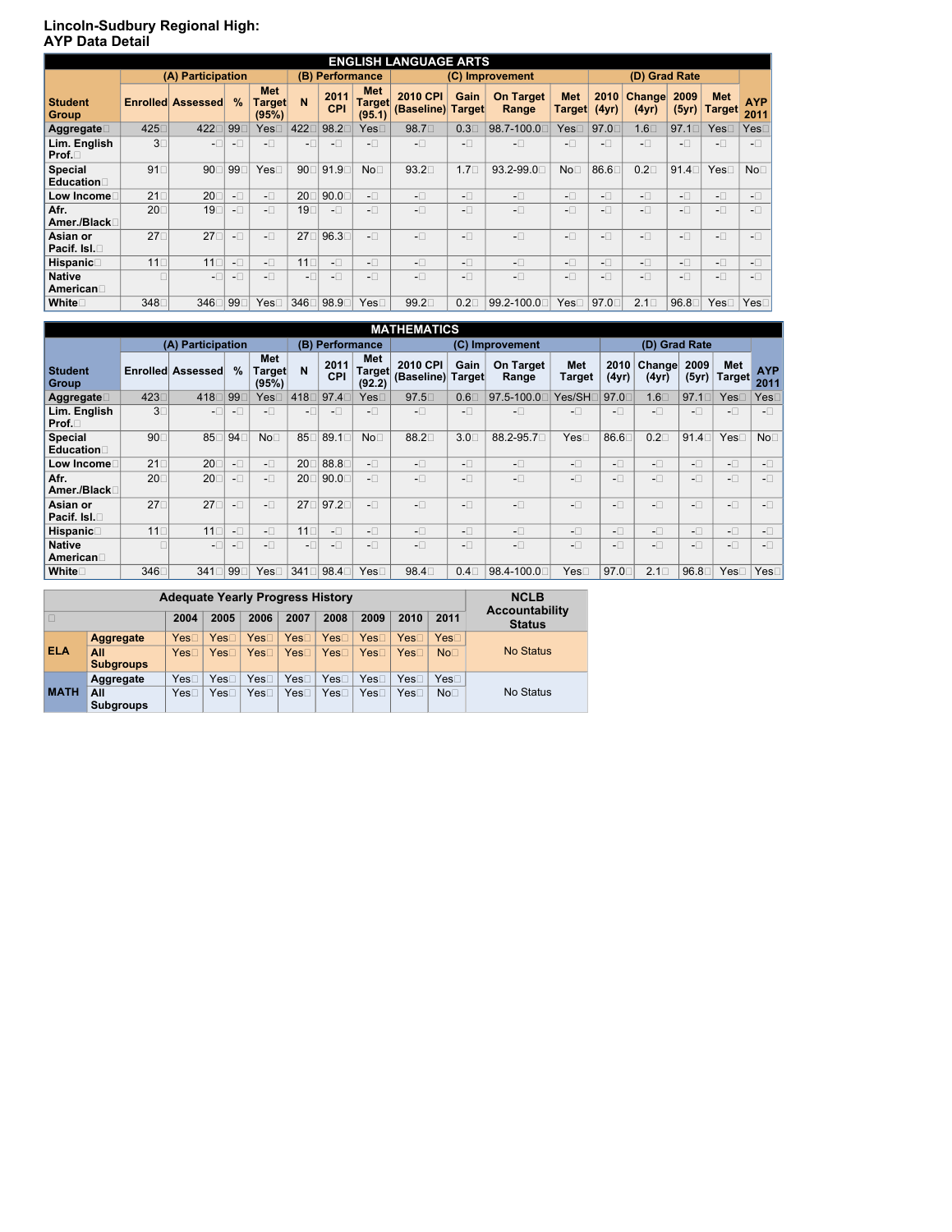# **About the Data**

## **Enrollment and Educator Data**

### **Notes:**

**The "Total # of Teachers" is displayed as the full-time equivalency count of teachers rounded to one place after the decimal.**

**"Social Studies" is not a core academic subject area as defined by NCLB. However, in Massachusetts it is understood that there are teachers licensed in social studies who may be teaching other core subject areas such as "geography, civics/government, or economics" under the social studies license. For this reason, districts are advised that teachers teaching under a social studies license must be highly qualified in the NCLB-defined core subject areas they are teaching.**

**The waiver data included in this 2011 NCLB Report Card reflects only academic waivers issued during the 2010-2011 school year; it does NOT include critical shortage waivers. The schools included in the data are those in school districts and Horace Mann charter schools, all of whose teachers are required to hold an appropriate license per M.G.L. c.71, �38G. Important information about waivers:**

- **• Waivers are valid for only one school year**
- **• The data does not indicate whether a teacher taught under a waiver for the full year; many teachers receive the appropriate license during the school year**
- **• The district may apply for subsequent waivers, should a teacher not obtain licensure while working under a first year waiver, but must demonstrate that the educator is making significant progress toward obtaining the required license**
- **• The waiver percentage is based on the total number of individual for whom ESE issued academic waivers, divided by the total number of teachers in the district, as reported in the October 2010 EPIMS data collection**
- **• A single teacher on a waiver in a smaller district would have a greater impact than on a larger district and the waiver percentages, therefore, are not comparable between districts**
- **• Teachers in Commonwealth charter schools are required either to be licensed or to pass the teacher test, (M.G.L. c.71, �89 (ii) and 603 CMR 1.07), and are therefore not included in the data**
- **• Horace Mann Charter School teachers are required to hold an appropriate license (M.G.L. c.71, �38G) and are therefore included in the data**

## **Student Groups (2010-11 School Year)**

**African American or Black: A person having origins in any of the black racial groups of Africa.**

**Asian: A person having origins in any of the original peoples of the Far East, Southeast Asia, or the Indian subcontinent.**

**First Language Not English: A student whose first language learned or used by the parent/guardian with the child is not English.**

**Formerly Limited English Proficient (FLEP): A student who has transitioned out of LEP status during the current school year or within the past two school years.**

**Hispanic or Latino: A person of Cuban, Mexican, Puerto Rican, South or Central American, or other Spanish culture or origin, regardless of race. Limited English Proficient (LEP): A student whose first language is a language other than English who is unable to perform ordinary classroom work in English.**

**Low Income: An indication of whether a student is eligible for free or reduced price lunch; or the student receives Transitional Aid to Families benefits; or the student is eligible for food stamps.**

**Migrant: An indication of whether an individual or a parent/guardian accompanying an individual maintains primary employment in one or more agricultural or fishing activities on a seasonal or other temporary basis and establishes a temporary residence for the purposes of such employment. Multi-race, Non-Hispanic: A person selecting more than one racial category and non-Hispanic.**

**Native American: A person having origins in any of the original peoples of North and South America (including Central America), and who maintains tribal affiliation or community attachment.**

**Native Hawaiian or Other Pacific Islander: A person having origins in any of the original peoples of Hawaii, Guam, Samoa, or other Pacific Islands.**

**Special Education: A student with disabilities who has an Individualized Education Plan (IEP) as defined under the Individuals with Disabilities Education Act.**

**Title I: Student receives Title I services.**

**White: A person having origins in any of the original peoples of Europe, the Middle East, or North Africa.**

### **MCAS Data (Spring 2011 Results)**

**MCAS performance levels include Advanced (A) in grades 3-8 and 10; Proficient (P) in grades 3-8 and 10; Needs Improvement (NI) in grades 3-8 and 10; Warning (W) in grades 3-8; and Failing (F) in grade 10.**

**Advanced: Students demonstrate a comprehensive and in-depth understanding of rigorous subject matter and provide sophisticated solutions to complex problems.**

**Proficient: Students demonstrate a solid understanding of challenging subject matter and solve a wide variety of problems.**

**Needs Improvement: Students demonstrate a partial understanding of subject matter and solve some simple problems.**

**Warning/Failing: Students demonstrate a minimal understanding of subject matter and do not solve simple problems.**

**CPI: The Composite Performance Index (CPI) is a 100-point index that assigns 100, 75, 50, 25, or 0 points to each student participating in MCAS and MCAS-Alternate Assessments (MCAS-Alt) based on their performance. The total points assigned to each student are added together and the sum is divided by the total number of students assessed. The result is a number**